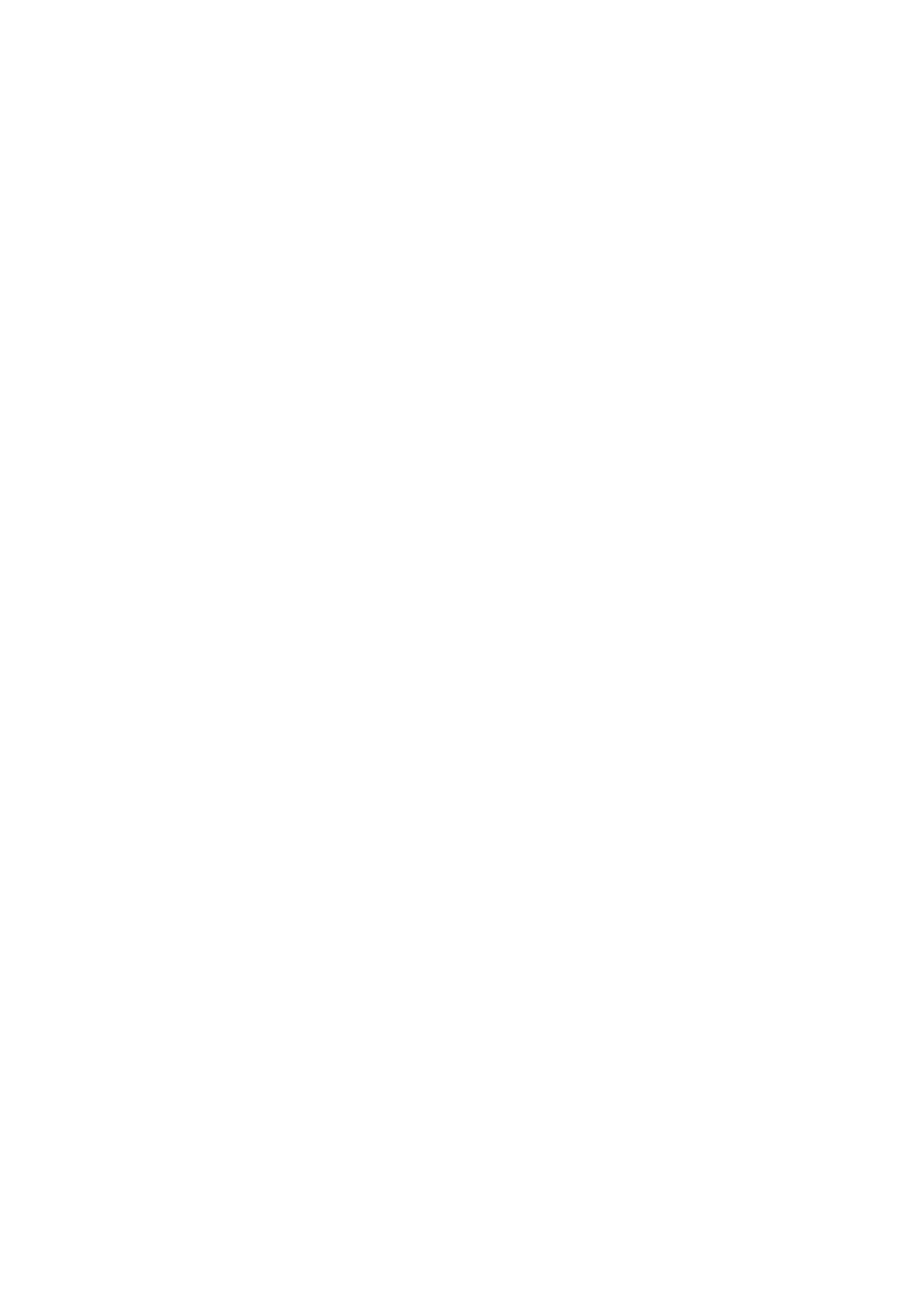상징과모래놀이치료, 제11권 제2호 Journal of Symbols & Sandplay Therapy 2020, 12, Vol. 11, No. 2, 45-78. doi https://doi.org/10.12964/jsst.20007

# The Effect of Group Sandplay Therapy on Psychological Health and Resilience of Adolescent Survivors of Nepal Earthquake<sup>\*</sup>

| 이 세 화 <sup>**</sup> | 장 미 경 <sup>***</sup> |
|---------------------|----------------------|
| Lee, Se Hwa         | Jang, Mikyung        |

#### <Abstract>

The authors analyzed the effects of group sandplay therapy on the psychological health and resilience of adolescent survivors 16 months after the 2015 Nepal earthquake, and explored the themes these adolescents expressed during counseling. Group sandplay was found to have significantly decreased the adolescents' internalizing problems such as anxiety/depression and withdrawal/depression, while their resilience had also significantly improved. The narrative analysis in turn yielded seven themes: magical wish fulfillment/hope for recovery; direct expression of danger of disaster; relationship with gods revealing human's identity; desire for protection and care from danger and damage in reality; recovering the order of life from chaos; creation of a new world from the chaotic world; and return to their normal daily life.

Keywords : group sandplay therapy, earthquake, adolescents, Nepal, resilience, Hinduism

 <sup>\*</sup> 본 논문은 2016학년도 남서울대학교 석사학위 논문의 일부임.

<sup>\*\*</sup> 주저자, Sunflower Center of Chungnam for Women and Children Victims of Violence 전문요원 (gginmandu@hanmail.net)

<sup>\*\*\*</sup> 교신저자, 남서울대학교 아동복지학과 교수 (jangmiky@nsu.ac.kr)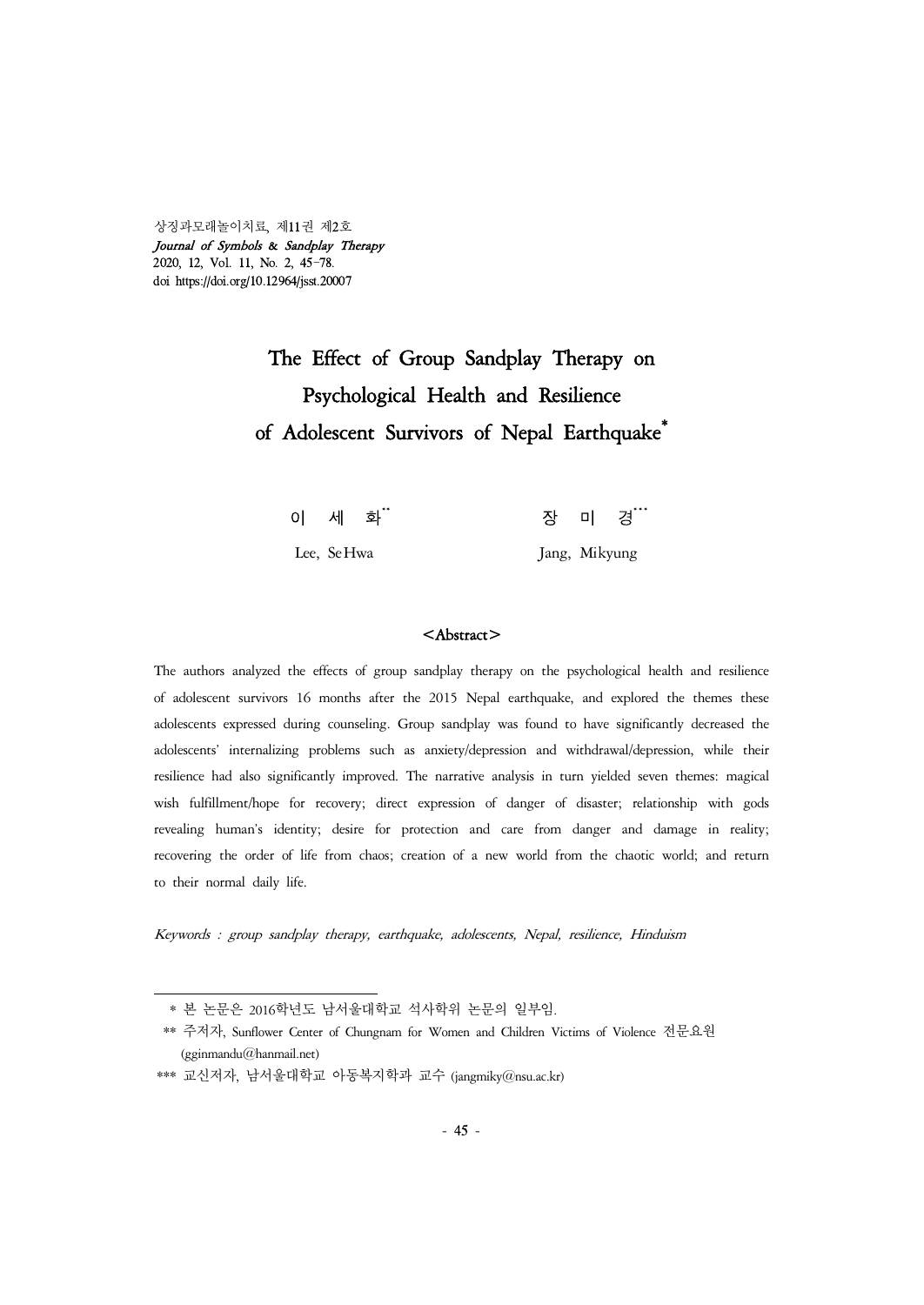# Ⅰ. Introduction

Sandplay is a nonverbal yet expressive approach to counseling for children and adults that was developed by Dora Kalff (1980/2003) from her study of the analytical psychology of Carl Jung (1969). In both individual and group contexts, sandplay has been shown to help participants develop the inner resilience to overcome traumatic events. Unfortunately, due to a dearth of research in this area, there remain gaps in the understanding of how to use this modality to foster resilience in adolescents.

These gaps were brought strongly to our attention during our work in Nepal with adolescent survivors of the devastating earthquake that had struck the country in April 2015. The aftermath left 8,900 people dead and over 22,000 injured. The number of homes damaged or destroyed by the disaster numbered more than 880,000 (Nepal Planning Commission, 2015), with the result that many survivors were left homeless and thus forced to seek shelter in temporary relief camps. All the adolescents we counseled had lived in the camps for 16 months and were traumatized by their experiences of the earthquake and its aftermath.

The psychological and physical health of these individuals was severely affected by factors such as leaving their homes, deprived living conditions within the camps, change or loss of occupation and income, adaptation to a new place, and uncertainty about the future, combined with the stress and anxiety caused by these factors. Psychological states after a disaster can be divided into acute, subacute, and chronic phases; the acute phase being 3-7 days after the disaster, subacute phase 1-3 months, and the chronic phase 3 months (Korean Disaster & Trauma Mental Health Committee, 2015). Accordingly, the survivors of the Nepal earthquake can be said to be in the chronic phase characterized by emotional and behavioral problems such as post-traumatic stress symptoms, mood disorders, behavioral problems, dissociative symptoms, traumatic mood responses, and somatic symptoms - problems which, in the absence of social support, might not abate (Bal, 2008; Risler, Kintzle, & Nackerud, 2015).

McAdams has suggested a phased approach for crisis clients, and explained that the actions required at the different phases are different (McAdams & Keener, 2008). Furthermore, because elements such as age, gender, sexual, cultural, socioeconomic, religious and spiritual identities can affect the mental health outcome of each phase, it is necessary to take a more contextual approach to the ecosystem to which the client belongs (Ratts et al., 2016). Both of these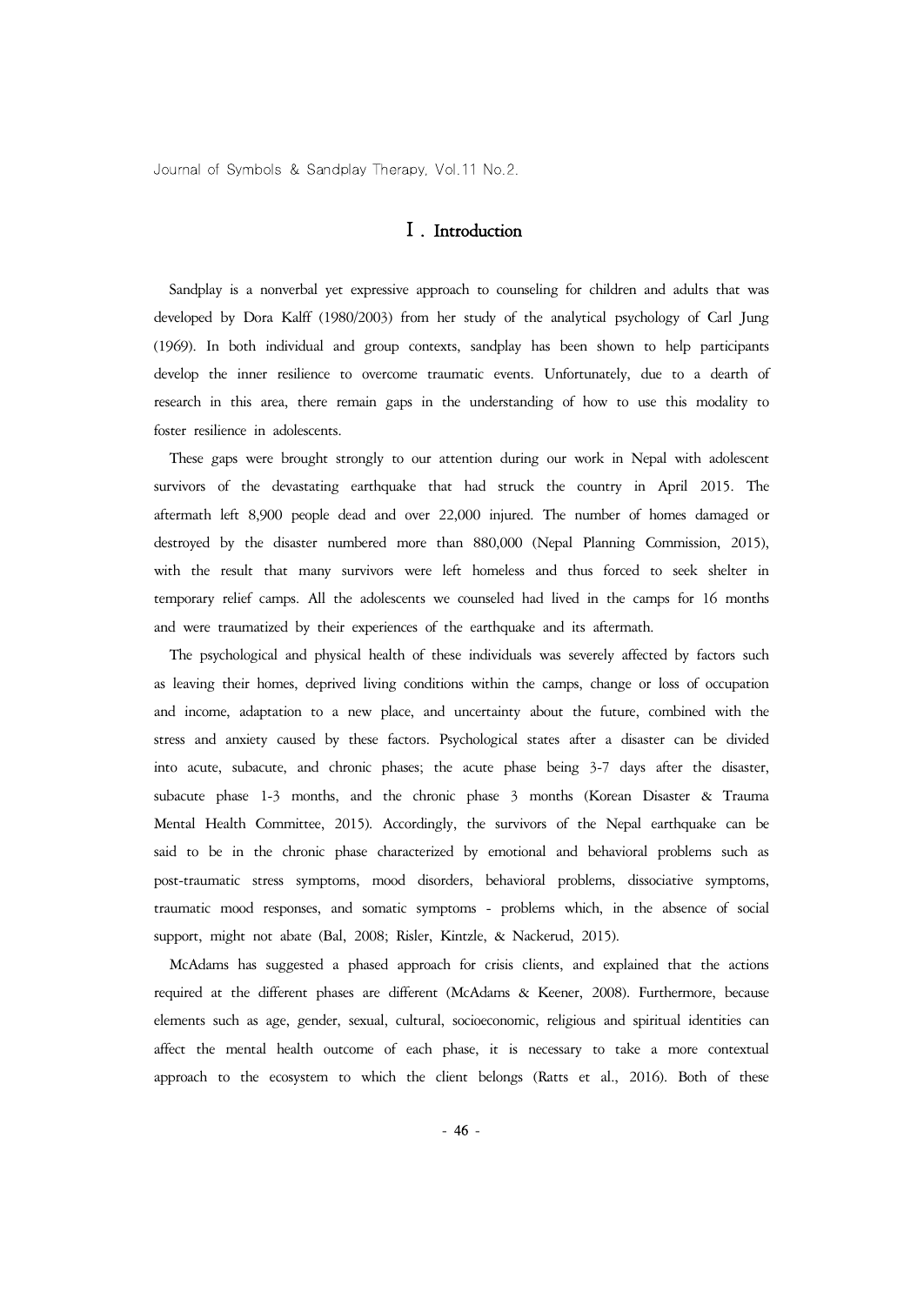approaches inform the current study, the purpose of which is to examine the effect of group sandplay therapy on the psychological health and resilience of adolescent earthquake survivors in Nepal.

#### 1. Resilience

Post-traumatic stress disorder (PTSD) and other psychological health problems experienced by survivors of natural disasters such as earthquakes can be offset by a factor such as resilience (Kukihara et al., 2014; Jang & Yoo, 2014; Stein, 2009). Resilience predicts active coping strategies (Li & Yang, 2016) and is negatively correlated with post-traumatic stress disorder symptoms (Bensimon, 2012). Hence counseling interventions that help strengthen the resilience of crisis clients are needed.

In a study of survivors of the Fukushima earthquake in Japan (Kukihara et al., 2014), it was found that resilience had reduced the impact of the trauma on the survivors. Another study reported a significant positive correlation between resilience and posttraumatic growth in adolescents (Park, 2013). There was also a correlation between the level of resilience and problems such as indirect trauma, depression, and anger among South Korean children and adolescents due to media coverage about the sinking of a large ferry that claimed the lives of 250 Korean high school students (Jung, 2015).

The ability of adolescents to recover from adversities like natural and other disasters comes from proactive factors that enhance their resilience. These factors reduce the impact of vulnerabilities or risk factors in the environment to an individual (Everall, Altrows, & Paulson, 2006; Hauser, 1999; Rak & Patterson, 1996). Proactive factors fall into three categories: individual, family, and external or community factors.

Individual factors that enhance resiliency include good cognitive functioning (Richman & Fraser, 2001), good problem-solving skills, and problem-focused coping strategies (Fernando & Hebert, 2011; Everall, Altrows, & Paulson, 2006; Howard & Johnson, 2000). Family factors are related to a secure attachment with at least one parent who plays a major role in promoting resilience. Parents can be supportive sources of informative support, consisting of guidance and information, and emotional support, which help adolescents develop their self-esteem (Dumont & Provost, 1999). External or community factors involve the support of caring nonparent adults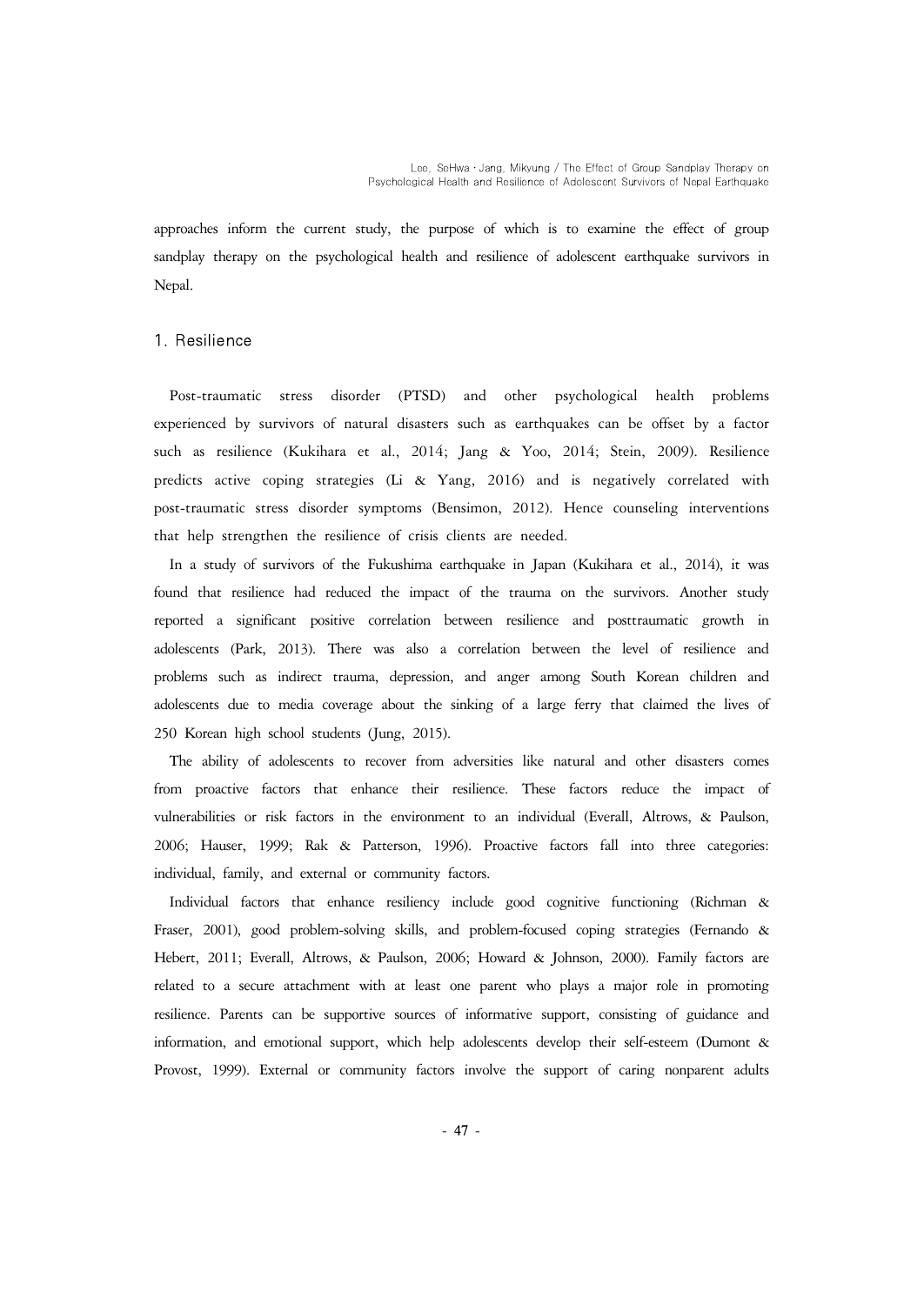such as teachers, counselors, ministers, and neighbors (Walsh, 2002). Adolescents from troubled families, or whose parents do not have the ability to support them due to a natural disaster or lack of community resources, are especially in need support from a counseling group (Wang, Nan, & Zhang, 2017; Lee et al., 2013; Salloum et al., 2009; Everall, Altrows & Paulson, 2006).

#### 2. Psychological Health

Adolescents are in a developmental phase in which they struggle with issues regarding their independence/dependence in relation to their parents. Adaptation to a temporary living environment such as a relief camp after a disaster amplifies the adolescent's sense of loss and causes considerable stress, often accompanied by anger and grief and the disconnection from familial relationships raises societal tension (Bae, 2016). In addition, the stress of parents' psychological difficulties, such as unemployment and environmental changes, places a double burden on the adolescents, who may find themselves expected to behave more maturely than their normal developmental stage (Hwang & Kim, 2017).

These factors can lead to family conflict, and cause adolescents to internalize their stress caused by the disaster and this can also be externalised as behavioral problems. The symptoms can also be somatized in the form of headaches, rashes, and gastrointestinal disorders, as well as leading to sleeping and eating disorders, sexual dysfunction, loss of concentration, low energy, depression, anxiety, and helplessness (Gu, 2011). Children and adolescents might also experience PTSD symptoms similar to adults, such as flashbacks, nightmares, avoidance, numbness, and social withdrawal (Furukawa, Takeuchi, Yano, & Muto, 2015; Oyama, Nakamura, Suda, & Someya, 2012).

Research has found that the prevalence of PTSD symptoms among adolescent survivors of earthquakes is high; a study identified these symptoms in  $10 - 80\%$  of those aged 12-15 years who survived the 1999 Izmit earthquake in Turkey (Yoyorb, Akbiyik, Kirmizigul, & Sohmen, 2004). Another study, of 101 adolescents after the 2011 Tohoku earthquake in Japan, showed that 15.6%, 51.4%, and 18.7% of participants reported clinical levels of depression, anxiety, and PTSD (Okuyama et al., 2017). A major study of 2,299 Chinese adolescents 3 and 6 months after the 2013 Lushan earthquake revealed that the prevalence rates of probable PTSD were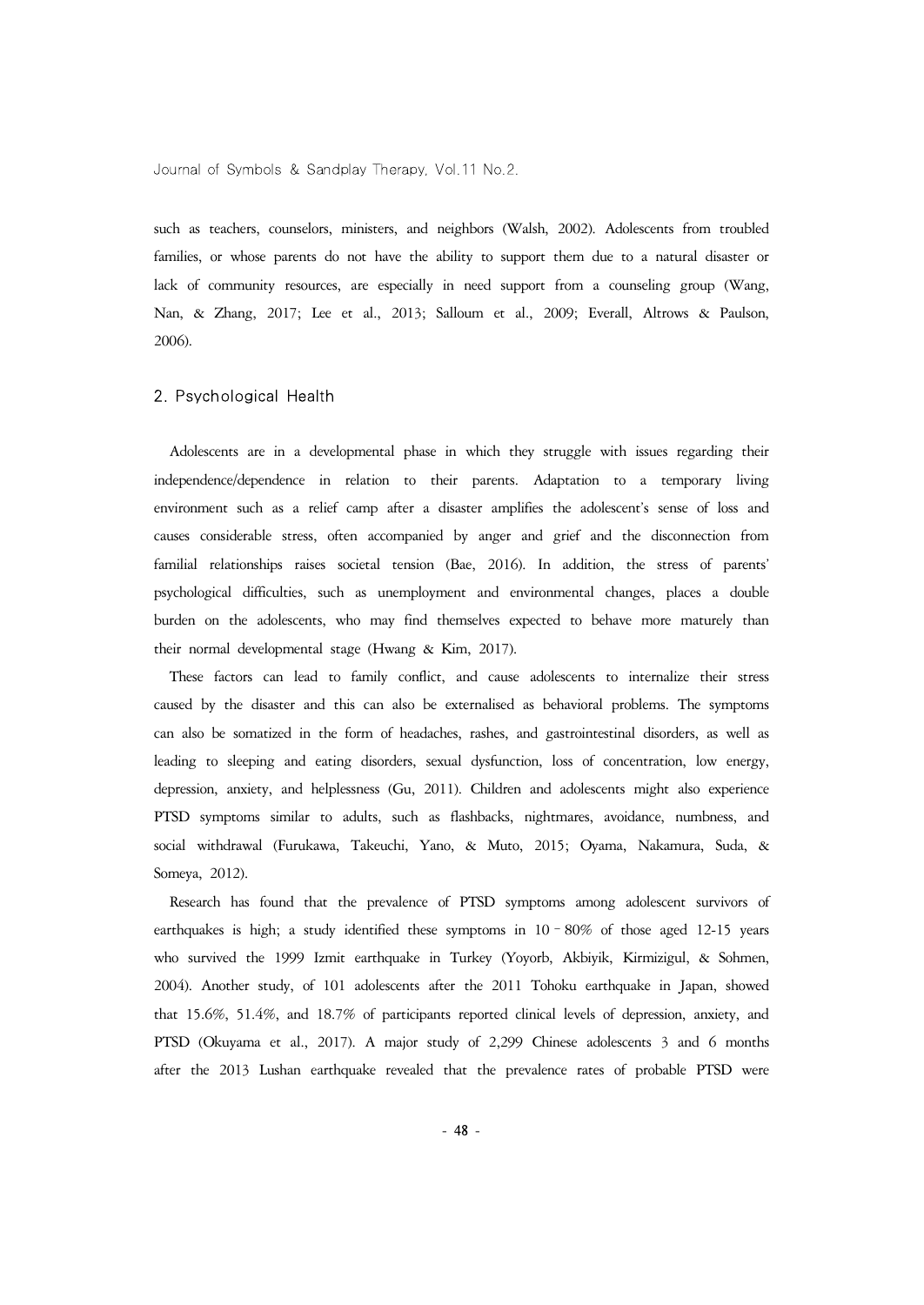37.4% and 24.2%, respectively, and indeed the prevalence rate of all somatic symptoms was higher than 50% (Zhang, Zhu, Du, & Zhang, 2015).

Children and adolescents from developing countries, such as Nepal, struggle to recover from the psychological stress and trauma of a natural disaster and their recovery time tends to be prolonged (Bal, 2008). Family support is often lacking as the parents also experience psychological problems after a disaster (Morris, Gabert-Quillen, & Delahanty, 2012); a vacuum that is further compounded by the inadequate mental care services of these countries (Deeba & Rapee, 2015), especially in rural areas.

#### 3. Psychological Intervention after the 2015 Earthquake in Nepal

It is fair to say there is a serious dearth of psychosocial services in Nepal for acute or prolonged PTSD in the wake of natural and other disasters. Following the 2015 earthquake, the government did deliver a number of mental health services, including a 24/7 counseling hotline, training for healthcare workers to provide basic mental health service in clinics and hospitals, and a screening tool to assist health volunteers diagnose and refer to the most acute cases. However, none of these initiatives were provided at a professional level (Sherchan et al, 2017).

This state of affairs is unsurprising if one considers the 2006 Nepal report released by the World Health Organization on Nepal, which estimated that the number of mental health professionals per 100,000 people was just 0.59, with a disproportionately higher density in urban versus rural areas, with government spending on mental health accounting for a meager 0.17% of the total health budget (WHO, 2006). Moreover, the state of counselor education in Nepal is meager: Training courses are short, do not involve clinical practice, and are provided on a private level by foreign experts unfamiliar with the cultural setting (Jordans, Keen, Pradhan & Tol, 2007).

At the time the Nepal report was compiled there had been no reported cases of adolescent patients actually using the available mental health services and facilities (WHO, 2006). This is especially concerning as another, later report estimates that 38% of adolescents in Southeast Asian countries have suicidal ideation, suicidal ideation with a plan, or have attempted suicide (WHO, 2017); this is with or without natural disasters involved. Among the rare research conducted in the wake of the 2015 Nepal earthquake, a study on the post-traumatic stress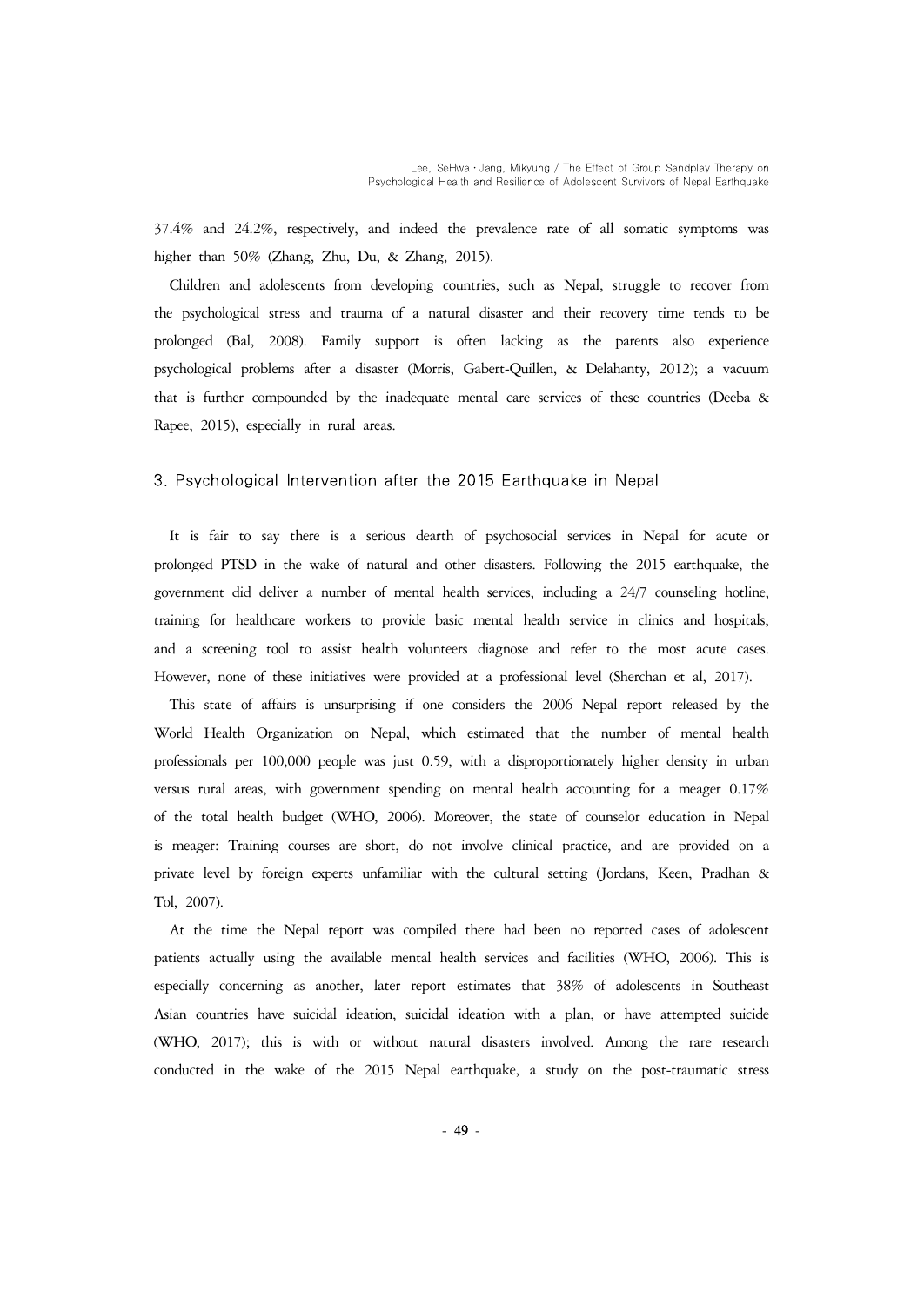symptoms (PTSS) of 893 adolescents aged 11-17 revealed that the prevalence of PTSS in the Sindhupalchok district was 39.5%, and depression symptoms was 40.0%, which was 2-3 times higher than those of adolescents in the capital, Kathmandu (Silwal et al., 2018).

So far, the studies related to the 2015 Nepal earthquake have focused on the impact of the disaster on the people's psychological health, and there has yet to appear any studies reporting the effectiveness of intervention programs. Gathering essential data to provide rapid and effective intervention to populations devastated by the effect of natural disasters involves many obstacles (Morton & Levy, 2011); these include the lack of professionals and infrastructure social systems, cultural barriers, and misunderstanding of the need for psychological intervention. Additionally, there are difficulties in communication, especially with adolescents who have lost parents to disasters or who have psychologically or physically unhealthy parents, or have parents who want their children to work instead of participating in the intervention programs due to family economic hardship.

#### 4. Sandplay

People who practice the Hindu religion in Nepal may be reticent to express negative emotions due to their belief in reincarnation, which they believe is determined by good or bad actions in this lifetime (Tanwar, 2016; Han, 2010). Therefore, it may be more effective to provide nonverbal and creative outlets for crisis intervention such as sandplay therapy rather than more traditional forms of direct verbal expression (Yeh, Aslan, Mendoza, & Tsukamoto, 2015). As such, sandplay therapy might be a useful way of strengthening resilience against the impact of a natural disaster such as an earthquake and mitigating against mental health problems.

Sandplay combines both art and play therapy and is an ideal approach for young people in particular, whose verbal skills are usually less developed than those of adults (Reece & Ford, 2006) and who tend to find it more natural to express themselves through play than through language (Landreth, 2012). Sandplay therapy engages with the archetypal level of the psyche in order to produce meaningful and lasting change in an individual (Bradway et al, 1980/1990).

Sandplay also can be applied to groups, and there are two reasons why this approach was developed. One reason was the growing numbers of disturbed children in communities with limited budgets for individual treatment (Taki-Reece & Ford, 2006) and secondly was the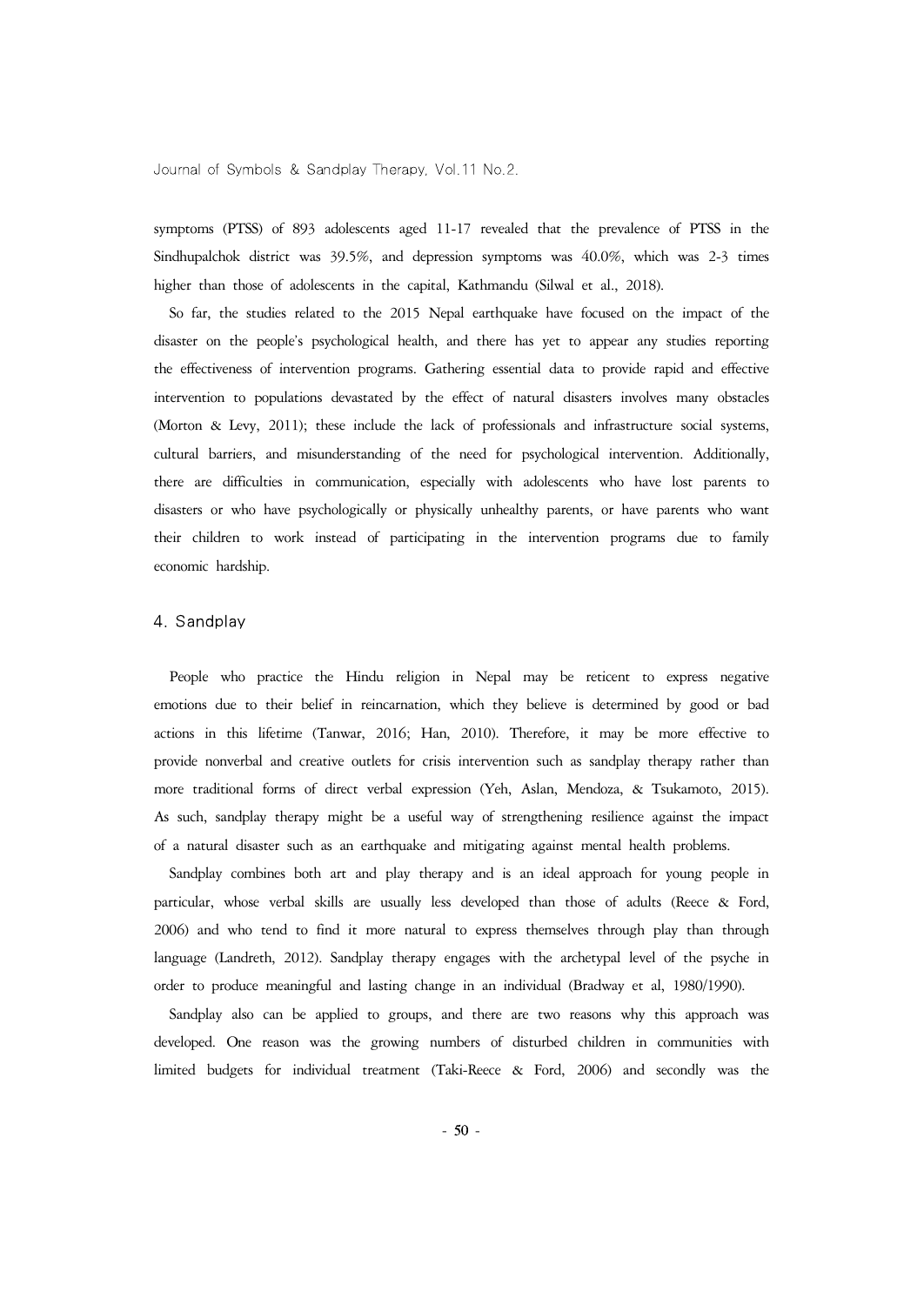necessity for family-oriented intervention (Carey, 1999). Group sandplay therapy has proven to be an effective approach for several populations (Ebershohn & Loots, 2017; Hwang, 2017; Zhang, 2017; Jang & Kim, 2012), although the quantity of research is limited and research designs are not objective.

Organizing groups of people exposed to the same trauma event and encouraging them to share their experiences can be a highly effective form of counseling. (Hong, 2005). It also acts as another form of support group (Salloum et al, 2009). This process of sharing can reduce feelings of isolation and negative emotions caused by the trauma, as well as allow a social comparison of traumatic wounds, through which a reduction in anxiety can occur (Park et al., 2014). Sandplay therapy for children was proven to be effective as a crisis response to the September 11 attacks (Yeh, Aslan, Mendoza, & Tsukamoto, 2015).

Studies on the effectiveness of sandplay therapy for child and adolescent victims of natural and other disasters remain somewhat limited: There are three studies related to sandplay and its effectiveness in this area; firstly a study that conducted sandplay therapy with Nepal earthquake survivors found that it relieved the impact of events and post-traumatic stress symptoms on them (Hwang, 2017). Another study administered group sandplay therapy to survivors of the 2008 Sichuwan earthquake in China, though the latter was not based on objective research designs (Shen & Lan, 2011). There was also a study that provided sandplay therapy for US soldiers and their families who had been diagnosed with PTSD after service in Iraq and Afghanistan (Moon, 2006).

Existing studies that have examined the effectiveness of psychological intervention for child and adolescent survivors of natural and other disasters usually involved Trauma-Focused Cognitive Behavioral Therapy (TF-CBT) or play therapy. This is consistent with a study on the treatment of PTSD for adult survivors of natural disasters that found Eye Movement Desensitization and Reprocessing (EMDR) and TF-CBT to be effective (Seidler & Wagner, 2006). However, the TF-CBT approach may not be suitable for those with learning disabilities or with mental health problems such as anxiety and depression, and is criticized for not addressing the underlying causes because it focuses only on current or specific problems (Feeny et al, 2004). In addition, in the EMDR process, traumatic events that cause PTSD are re-experienced, and if they persist even after the session is over, other aspects of the PTSD of client's life may be disrupted (DiGiorgio et al, 2004). These problems of TF-CBT and EMDR can be compensated only when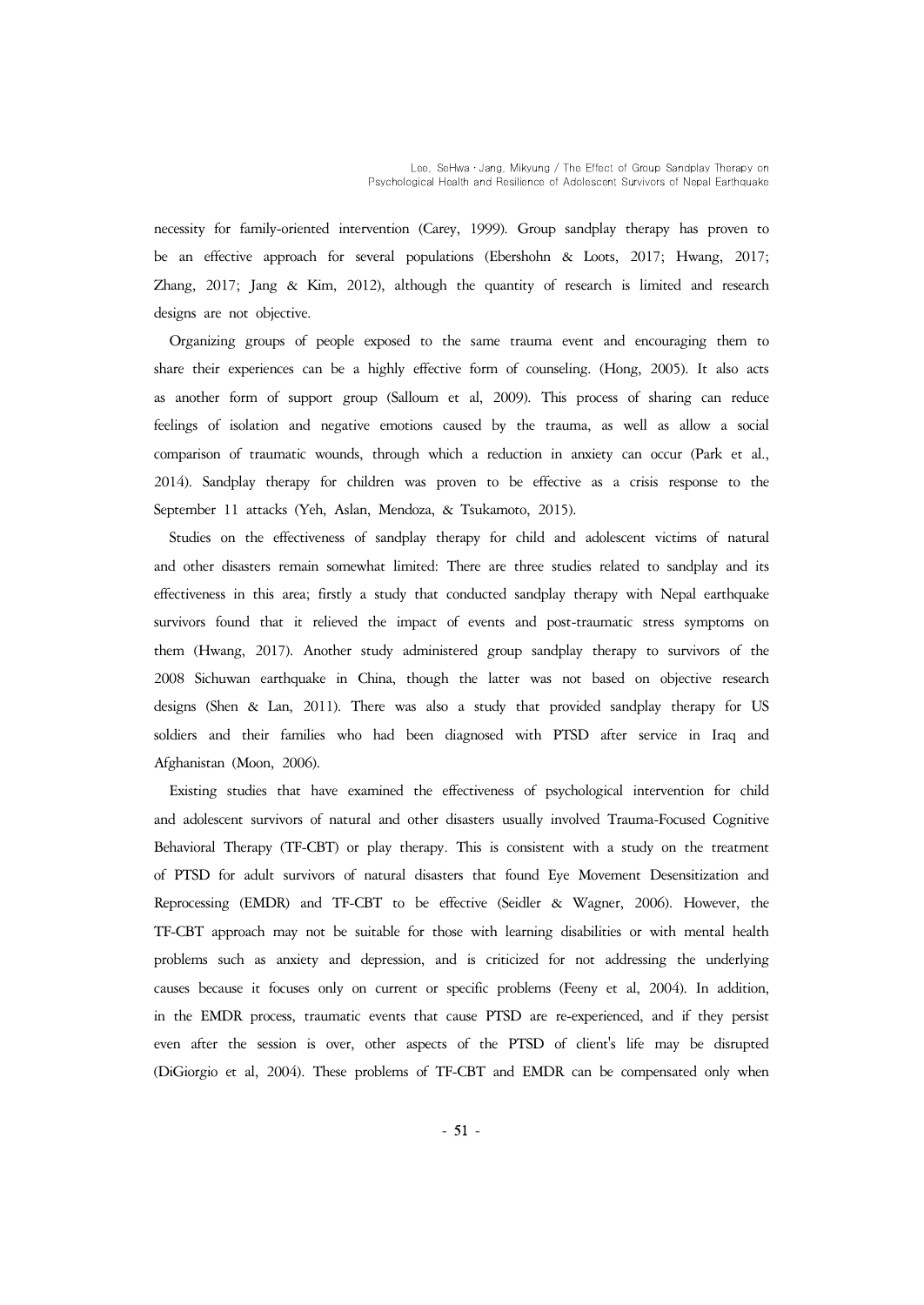psychotherapy approaches, such as sandplay therapy, should be provided or at least should be combined with them. Sandplay therapy has turned out to be effective in treating severe anxiety such as traumatic brain injury, PTSD with depression, substance abuse, and mental health such as dissociative disorder (Zappacosta, 2013; Garza, Monakes, Watts & Wiesner, 2011; Plotts, Lasser & Prater, 2008; Reyes, 2003; Mathis, 2001).

Sandplay therapy was historically created as a form of play therapy and so referring to existing play therapy studies allows us to confirm the effects of sandplay therapy, albeit indirectly. Relevant examples include a study on survivors of 1992's Hurricane Andrew which found that children were able to express their traumatic experiences and restore mastery and power through play (Shelby & Tredinnick, 1995). A survey that was conducted amongst counselors who have treated PTSD discovered that the best practice for these counselors was play therapy(Marotta, 2000). Similarly, a meta-analysis of the effectiveness of TF-CBT and play therapy for child victims of abuse discovered that both forms of counseling produced more favorable results than the comparison groups in that study. Play therapy has been found to be more effective on externalizing problems, but if the child has additional problems then TF-CBT would be more effective (Slade & Warne, 2011).

# Ⅱ. Method

#### 1. Participants

The subjects of this study were adolescent survivors of the 2015 Nepal earthquake who were residing in a temporary relief camp in the capital, Kathmandu. The Nepalese language version of the Child Behavior Checklist 6-18 (CBCL 6-18) was administered to a total of 200 adolescents aged 14-17 years, 119 (59.5%) of whom belonged to the potential risk group (i.e., who had a total score of 63 or higher on the total internalizing problems of the CBCL 6-18, or borderline clinical range). Their mean age was 15.2 years old. From this category, 12 adolescents (10.1%) consisting of six males and six females were recruited on a first come, first serve basis as participants, divided equally between the experimental and control groups.

Initially, 14 adolescents applied to be part of the sandplay intervention program and 12 were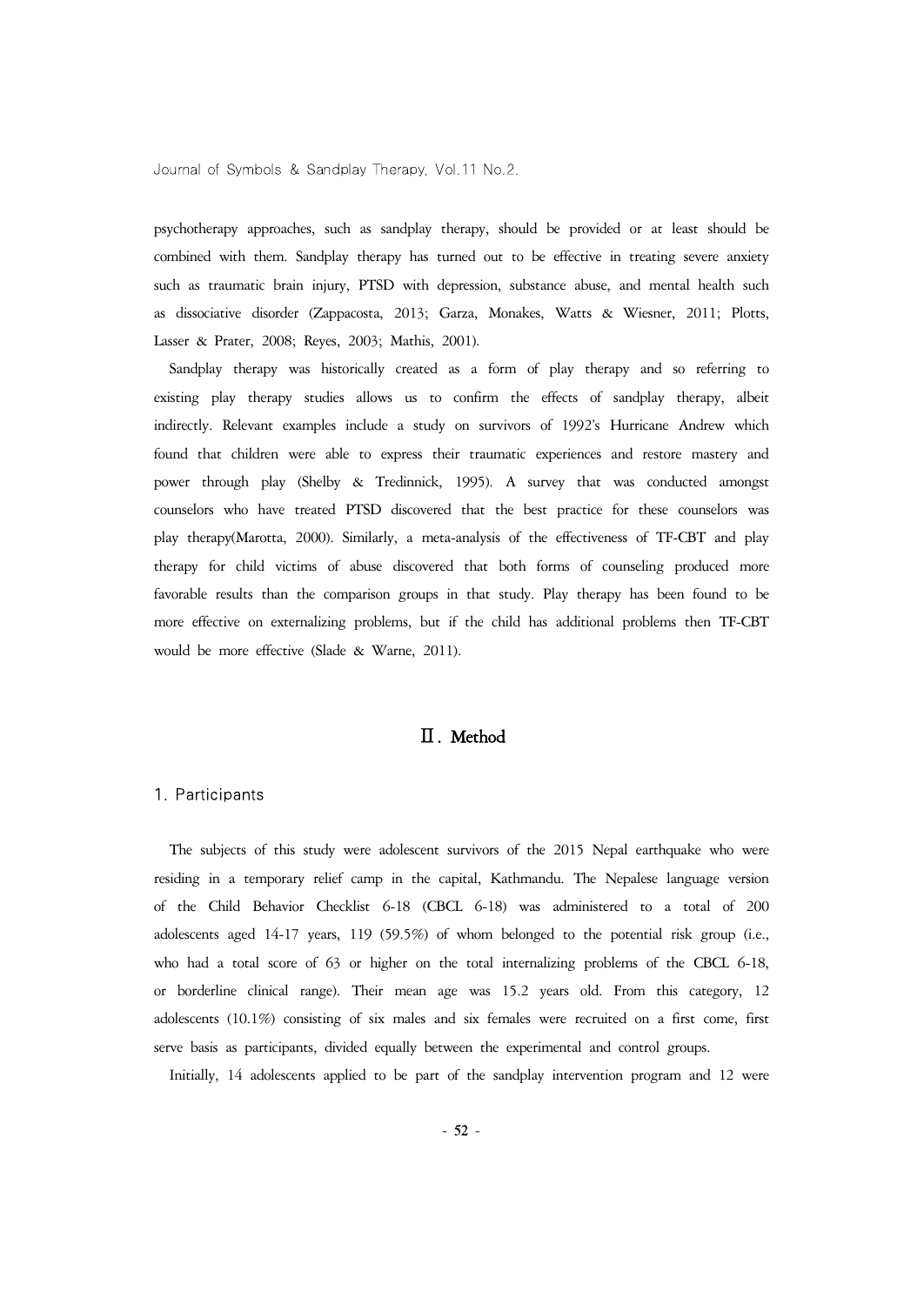able to participate. To overcome difficulties in obtaining parent or guardian consent post-natural disaster, the researchers visited each adolescent's parent or guardian and explained the purpose, procedure, and confidentiality issues in order to obtain their consent. Twelve parents agreed that their children could participate in sandplay. One parent refused permission for participation and another parent was unavailable to discuss the situation at several pre-arranged visits.

Most of the participants identified as Hindu, except for one Christian and one Buddhist in the experimental group, and two Buddhists and one Christian in the control group. The mean ages of the experimental and control groups were 15.6 and 15.5 years, respectively.

#### 2. Ethical Considerations

We provided participants and their parents or legal guardians with written material containing clear and simple explanations regarding the purpose of the study, the methods used to analyze the data, and the confidentiality of their information. Written informed consent was obtained from all participants and their parents or legal guardians. Furthermore, the project was approved by the Kathmandu Metropolitan City Office and Namseoul University's Institutional Ethics and Life Committee (Code: NSU-161115-09).

#### 3. Measures

#### 1) CBCL-6-18

For this study, the Nepalese language version of the Child Behavior Checklist 6–18 (CBCL 6-18), was used. This checklist was completed by the primary caregiver and measures the social adjustment and the emotional and behavioral problems of children aged 6–18 years. It contains 113 items in total for assessing behavioral problems, some of which can also be used to assess post-traumatic stress disorder, dissociation, or both.

In this study, only items assessing internalizing problems (anxiety/depression, withdrawal/ depression, and somatic complaints), which are known to be prominent during the chronic period after a natural disaster, were included (Jiang et al., 2016; Davidson & McFarlane, 2006). The total number of items in the internalizing domain was 32, and each was rated on a 3-point scale ranging from 0 to 2. A total score of 60-63 indicates the borderline clinical range, and a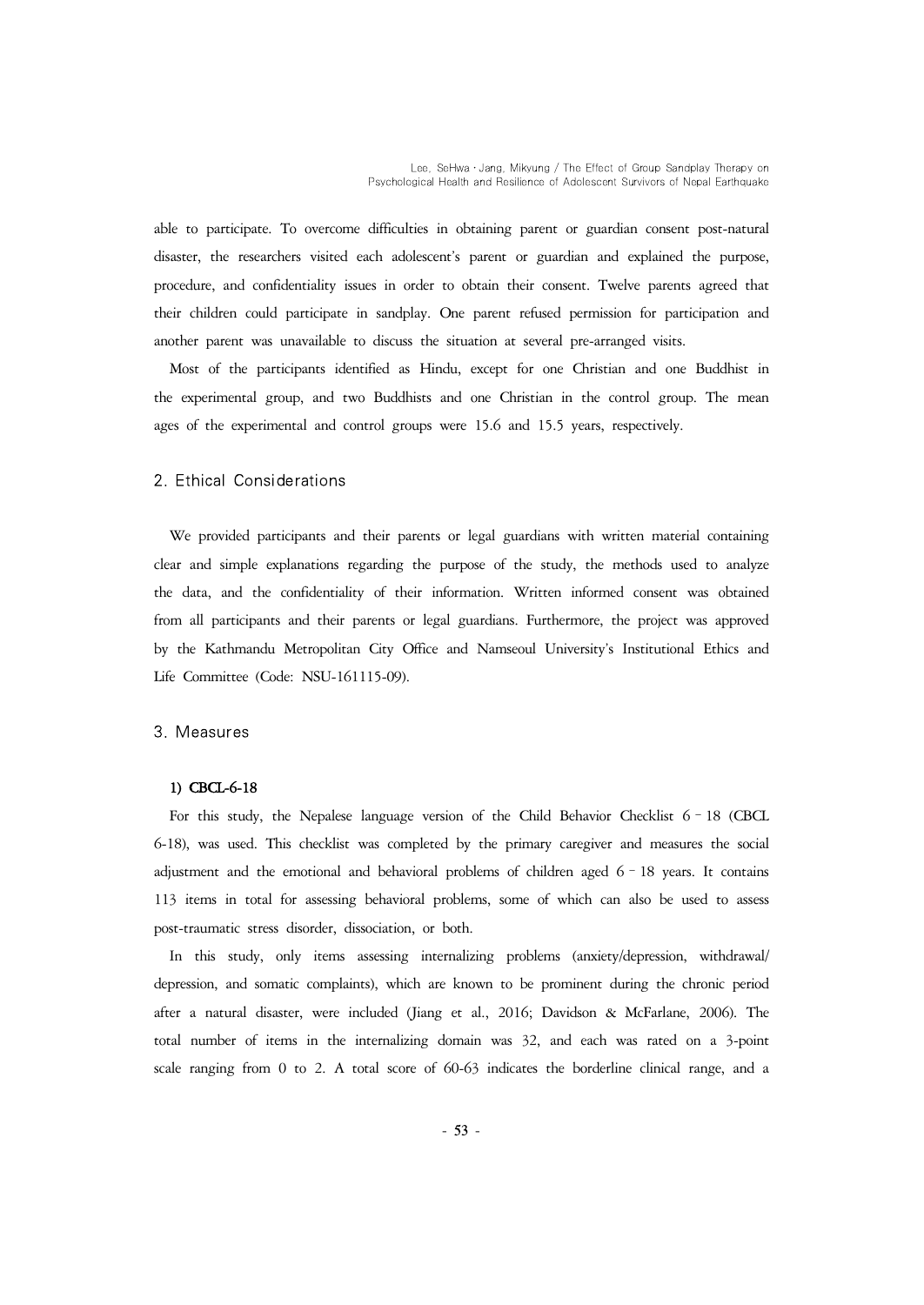score of above 64 indicates the clinical range; in this study, the Cronbach's alpha of the internalizing problems scale was .82.

#### 2) Resilience Scale-25

The Resilience Scale-25 by Wagnild and Young (1993) was used to investigate the resilience of adolescent survivors of the Nepal earthquake; it comprises 5 subdomains: self-reliance, purpose, equanimity, perseverance, and authenticity. Each item is rated on a 7-point scale ranging from 1 (disagree) to 7 (agree). The total score ranges from 25 to 175, with 145 or higher indicating high resilience, 116-144 indicating normal resilience, and 115 indicating low resilience; the Cronbach's alpha of this scale was .92.

At the time of the study there was no Nepalese version of Resilience Scale-25 therefore, after determining that the sample was suitable for factor analysis (based on the Keiser-Meyer-Olkin measure of sampling adequacy and Bartlett's test of sphericity; KMO = .74; Barlett's test:  $\chi$ 2  $(300)$  = 818.08, p < .001), a factor analysis was performed on this scale. Five factors were confirmed, as found in the original version and accounted for 71.07% of the total variance.

#### 4. Procedure

Before starting the group sandplay therapy, the parents or guardians of adolescents who agreed to participate in the study were interviewed during an intake session. From them we obtained some information about each participant such as a growth and development history or noting any particular problems during childhood. The observations were conducted during July to August, 2015 in a building erected by UNICEF in the middle of the temporary relief camp, Kathmandu.

The pre-test, which involved administering the CBCL and Resilience Scale, was performed during this intake session. The group sandplay therapy comprised seven 90-minute sessions delivered three times per week. After the experimental group had completed the sandplay therapy, the same program was applied to the control group. The post-test was performed immediately following the last sandplay session.

The participants were divided into a male group of 6 participants and a female group of 6 participants; the groups were further sub-divided into pairs, making three pairs in each group.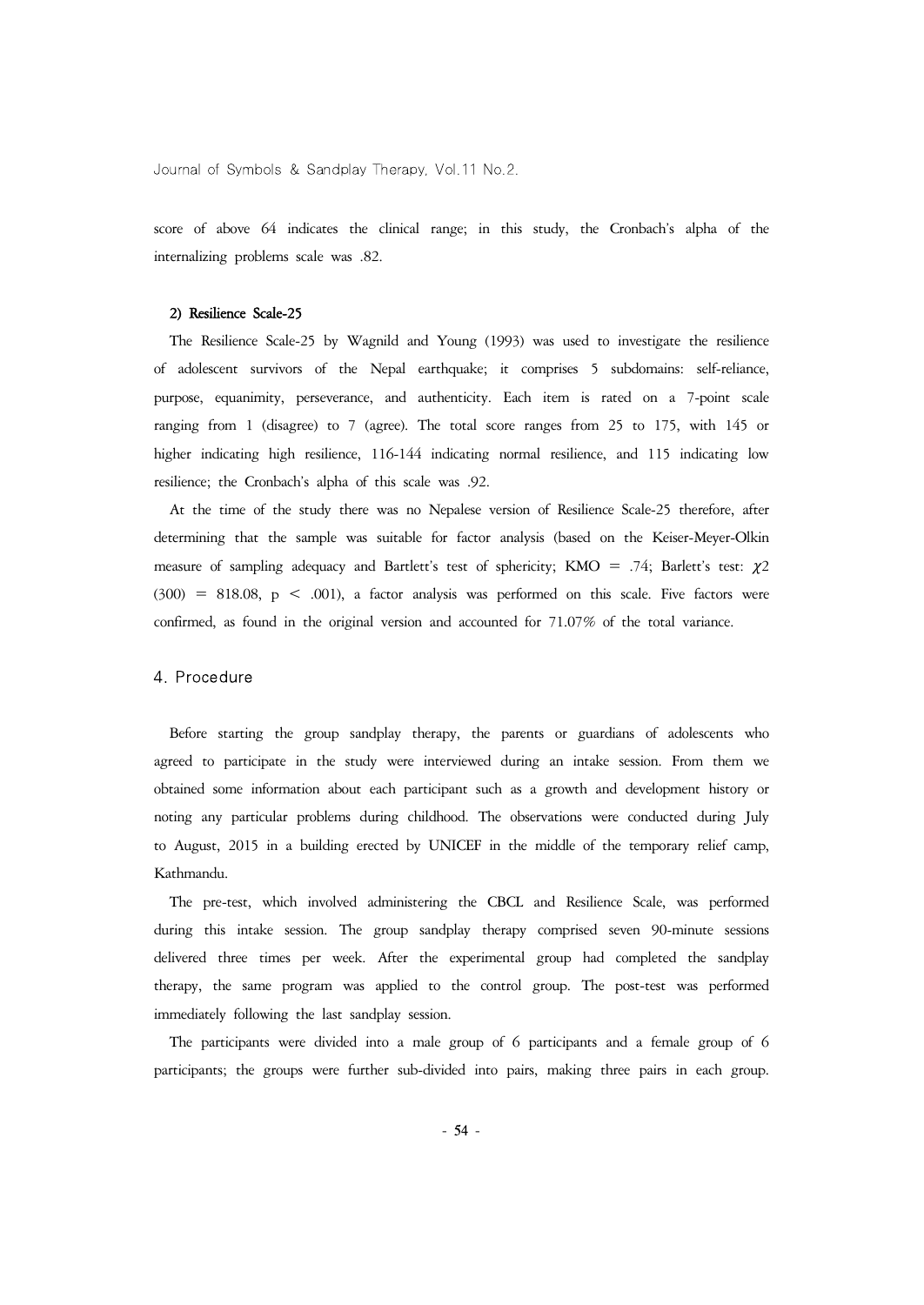To ensure we adhered to Dora Kalff's sandplay therapy modality (2003), a sandtray was provided to each pair in each group. One participant created a sand scene and then shared their views, after which the other participant created a scene in a new sandtray and the process was repeated. Once everyone had finished, the whole group talked about their sandplay experiences together.

The entire sandplay therapy process, including making and talking about the sand scenes, was conducted through a non-directed approach. Every session was video recorded, and the final sand scenes at the end of each session

#### 5. Research Design

In order to maintain "the meaning and the understanding" of qualitative research, while still retaining a quantitative approach to the phenomenon: this study adopted a mixed method research design. In particular, the triangulation design of Creswell and Plano-Clark (2007) was<br>used; this is a method that collects and analyzes quantitative / qualitative data simultaneously,<br>as opposed to sequentially. also after the sandplay process, rather than as a result or prior data before the qualitative research.

To collect qualitative and quantitative data simultaneously, the researchers and a translator discussed the video recordings, sand pictures, and written recordings of each participant and made some comparisons with the pre-test scores of the CBCL and Resilience Scale after each session and reflected on them in order to aid understanding for the next session. Furthermore, the pre-test scores and sandplay phenomena in each session were reviewed along with the post-test scores. This method emphasizes the equal value of quantitative and qualitative methods in achieving the research objectives, and it is similar to the concurrent triangulation by Green and his colleagues (1989).

It is vital to place an equal weight on both qualitative and quantitative data as both the process and the outcome are important in a group approach to counseling (Shannonhouse, Barden, & McDonald, 2017). Hence the pre-test and the post-test for the mean score were obtained by using the CBCL and Resilience Scale prior to and following the group sandplay therapy. Here, a narrative analysis was added for an in-depth understanding of the causes,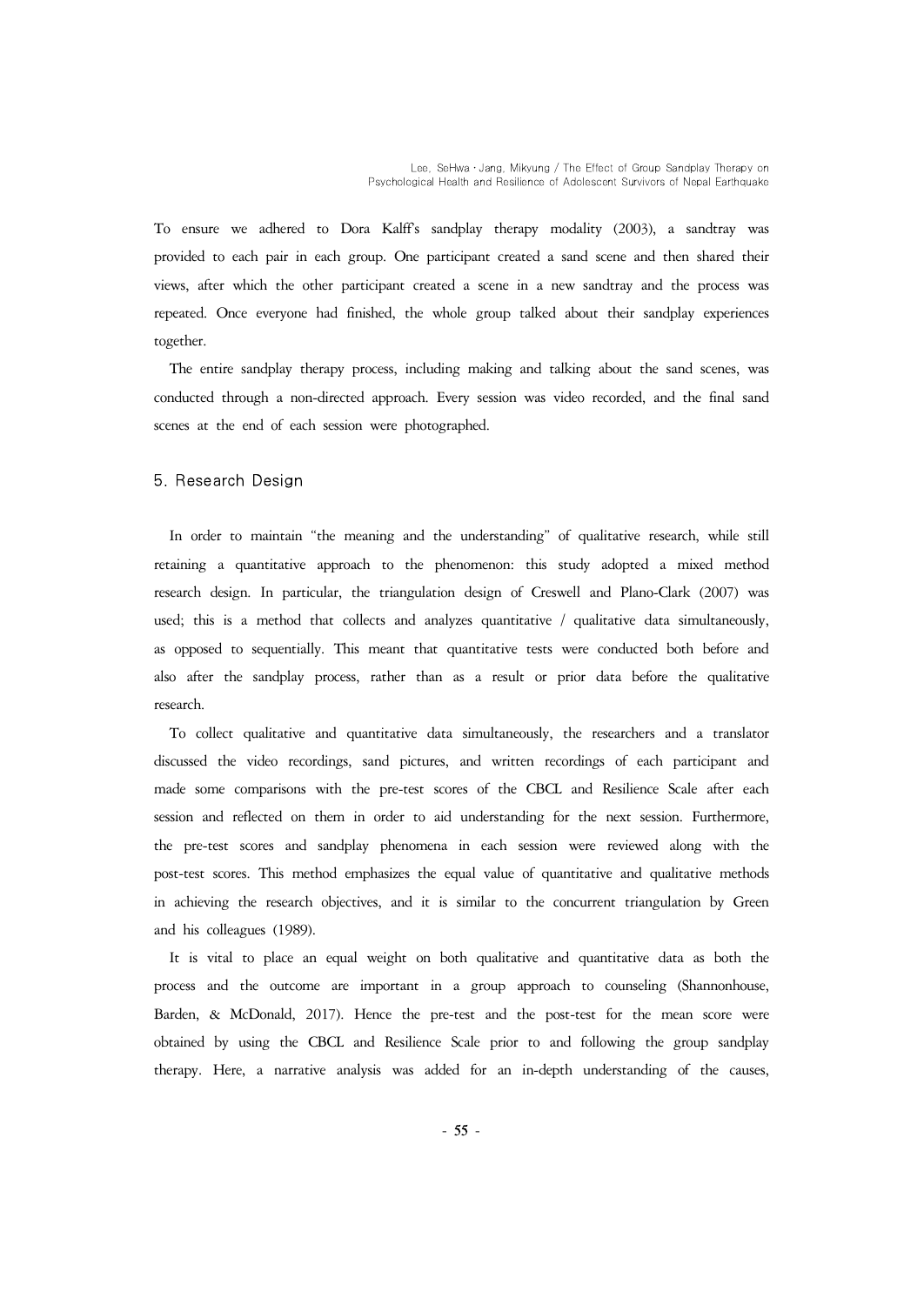effects, and processes of the sandplay.

#### 6. Quantitative Data Analysis

To analyze the effects of the group sandplay therapy, statistical analysis was performed using SPSS Statistics 23.0. A Mann-Whitney U test was carried out to test the homogeneity of the experimental and control groups. A Wilcoxon signed-rank test was performed to examine the differences between the pre- and post-test scores of each group and to verify the effects of the intervention.

#### 7. Qualitative Data Analysis

In addition to our quantitative analysis on psychological health and resilience, we performed a narrative analysis of the sandplay therapy process and participants' verbal expressions about each sand picture in order to add further information about the validity of the sandplay therapy intervention. Each sandplay session was recorded by three cameras and photos were taken of all sandtrays after each session. After each session was completed, the researchers repeatedly read the session transcripts, watched the recordings and viewed the sand pictures (with the translator also involved in this process). Then the researchers coded the narratives of the participants. The diffuse or convergent tendencies of the narrative themes were summarized through various verbal and visual means of expression (Johnson, 2004). A list of common preliminary categories was constructed, which were then narrowed down into funnels to identify the story and derive common themes (Bogdan & Biklen, 2006).

#### 8. Rigor of Research

The researchers in this study strove for persistent observation and prolonged engagement during the sandplay sessions (Lincoln & Guba, 1985). Such efforts were consistent with the basic principles of sandplay therapy, namely excluding a counselor's subjective involvement as much as possible and reaching conclusions through the participant's statements and involvement (Kalff, 1980/2003). A researcher who did not have the role of a counselor participated in all of the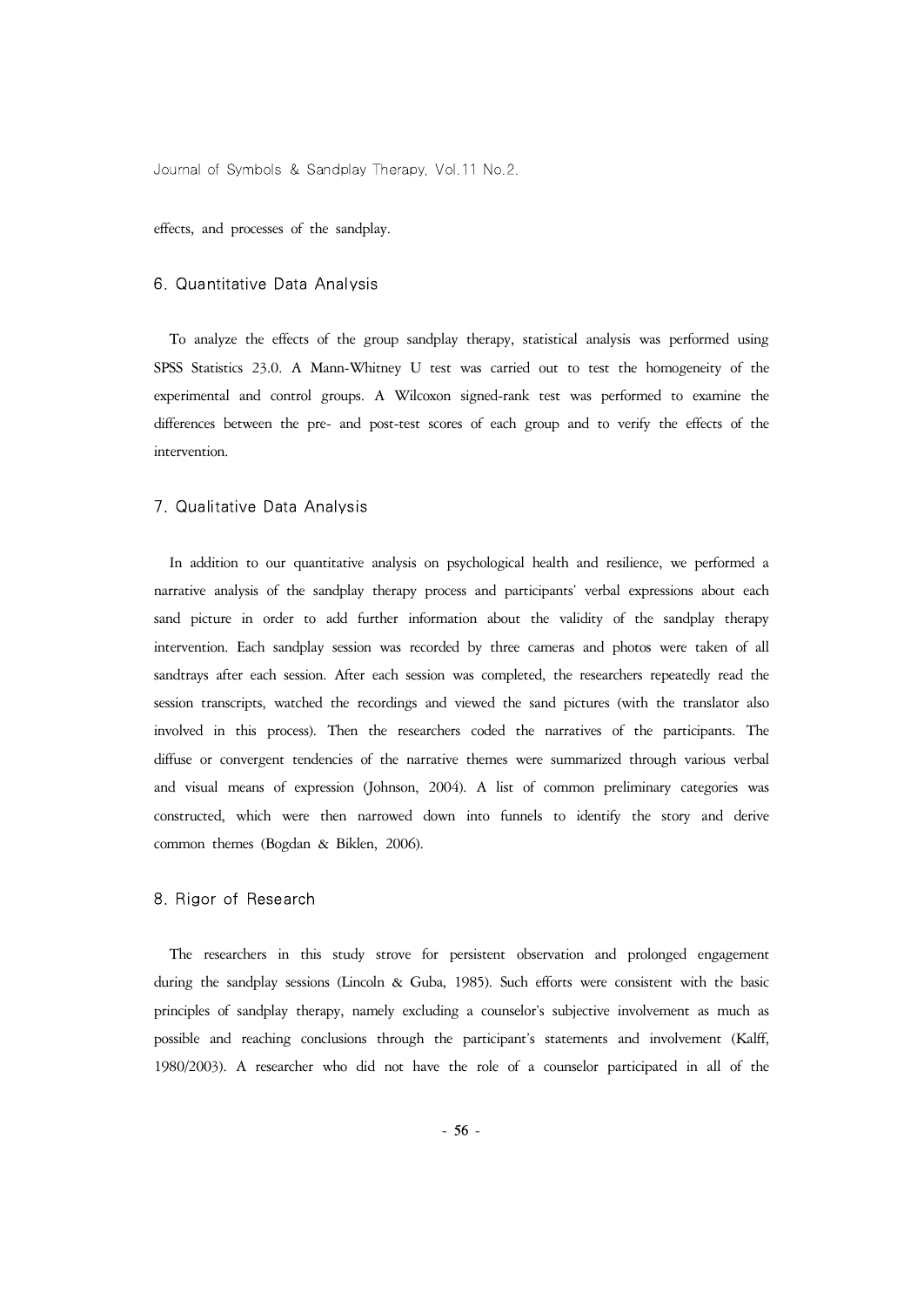sessions as an observer, and a translator was also on hand to help those participants who experienced communication difficulties.

The study relied on Lincoln and Guba's criteria of credibility, transferability, dependability, and confirmability (1985). For credibility the study used information from multiple sources, including video records of counseling sessions, counselors' subjective statements, and participants' drawings and sand pictures. In the final session, the researchers discussed the sand pictures and the issues that came up in the counseling sessions with the participants, which enhanced the credibility of the findings. As for transferability, the researchers employed the technique of thick description so that not only they but also the participants and readers could relate to the findings. Lastly, for dependability and confirmability, the study was subject to peer supervision involving mental health professionals, who in turn checked the content and process of counseling, as well as a discussion with two external researchers about the data categorization and main themes. In addition, debriefing sessions (Lincoln & Guba, 1985) were held. From the initial data collection to the deduction of the final themes, the researchers attempted to eliminate any preconceptions by parenthesizing the subjective perceptions, such as their existing perceptions and beliefs, and instead strove to maintain an objective attitude.

For data interpretation, the study relied on categorical aggregation and direct interpretation (Stake, 1995; Creswell, 2007). In other words, the researchers attempted to derive meaning by making direct interpretations for individual cases using categorical aggregation and direct interpretation. The study collected instances and found meaning from repeated phenomena until it could be established that various cases belonged to a single type.

To ensure inter-rater reliability, three raters, including the researchers, collaborated in the narrative analysis. One of the raters was a Nepalese sandplay therapist living in Korea, which greatly enhanced the researchers' understanding of Nepalese culture. All three participants listed a total of 32 sub-themes, which were in turn refined down to 7 dominant themes, and subsequently reexamined by three fellow sandplay therapists through a peer debriefing session (Bogdan & Biklen, 2006; Lincon & Guba, 1985). From data collection to the deduction of the final 7 themes, the study attempted to eliminate any preconceptions during the entire process by parenthesizing the subjective perceptions, such as the researchers' existing perceptions and beliefs, and trying to maintain an objective attitude instead.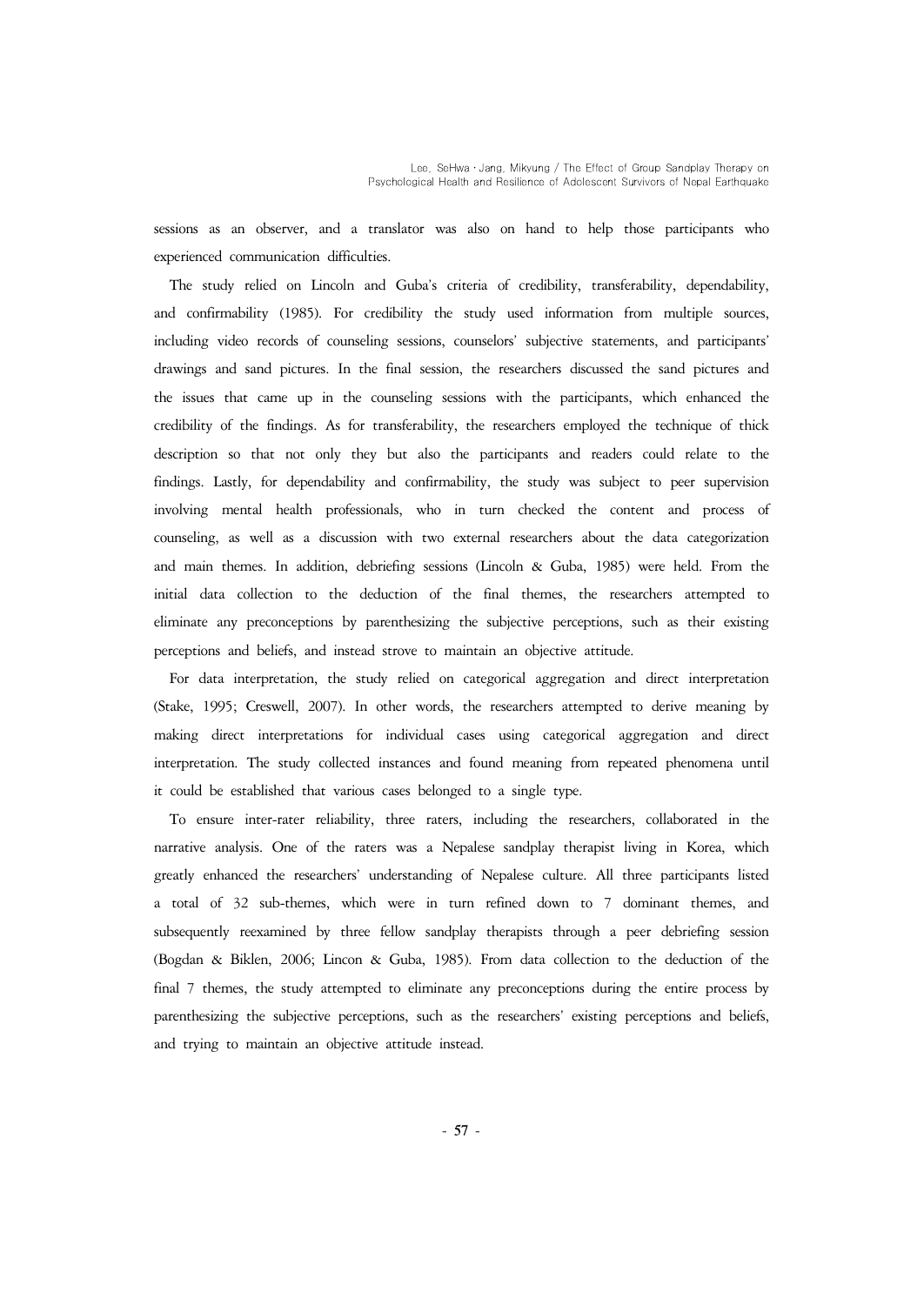# Ⅲ. Results

#### 1. Psychological Health of Adolescent Survivors of the Nepal Earthquake

At post-test, there were significant decreases in the subdomains of anxiety/depression  $(Z=-3.08, p<.01)$ , withdrawal/depression  $(Z=-2.41, p<.05)$ , and somatic symptoms  $(Z=-3.07, p<.01)$  $p<.01$ ), as well as the total score (Z=-3.06,  $p<.01$ ). There was also a significant decrease in the withdrawal/depression scores of the control group at post-test. The total mean score of the internalizing problems was 57.42 (SD=5.48), which was lower than the cut-off of 63, indicating potential risk. Thus, participation in the group sandplay therapy alleviated the mental health problems of the adolescent survivors of the Nepal earthquake (Table 1).

| Subdomain                       | Group      | Pre<br>$M$ (SD) | Post<br>$M$ (SD) | Z                    |
|---------------------------------|------------|-----------------|------------------|----------------------|
| Anxiety/<br>depression          | Experiment | 61.42(4.85)     | 54.58 (4.64)     | $-3.08$ **           |
|                                 | Control    | 63.50 (6.45)    | 63.08 (7.54)     | $-.78$               |
|                                 | Z          | $-.90$          |                  |                      |
| Withdrawal/<br>depression       | Experiment | 60.25(6.47)     | 55.50 (3.00)     | $-2.41$ <sup>*</sup> |
|                                 | Control    | 62.08 (7.06)    | 60.75(6.66)      | $-2.12^*$            |
|                                 | Z          | $-.29$          |                  |                      |
| Somatic symptoms                | Experiment | 67.42(6.61)     | 60.83(6.82)      | $-3.07***$           |
|                                 | Control    | 69.17 (3.56)    | 69.50 (3.66)     | $-43$                |
|                                 | Z          | $-1.37$         |                  |                      |
| Total internalizing<br>problems | Experiment | 65.58 (3.80)    | 57.42 (5.48)     | $-3.06***$           |
|                                 | Control    | 67.42 (3.42)    | 66.67 (4.79)     | $-1.04$              |
|                                 | Z          | $-1.33$         |                  |                      |

|  | Table 1. Differences in Psychological Health $(N=12)$ |  |  |  |
|--|-------------------------------------------------------|--|--|--|
|  |                                                       |  |  |  |

 $p<05$ ,  $\frac{1}{p}<01$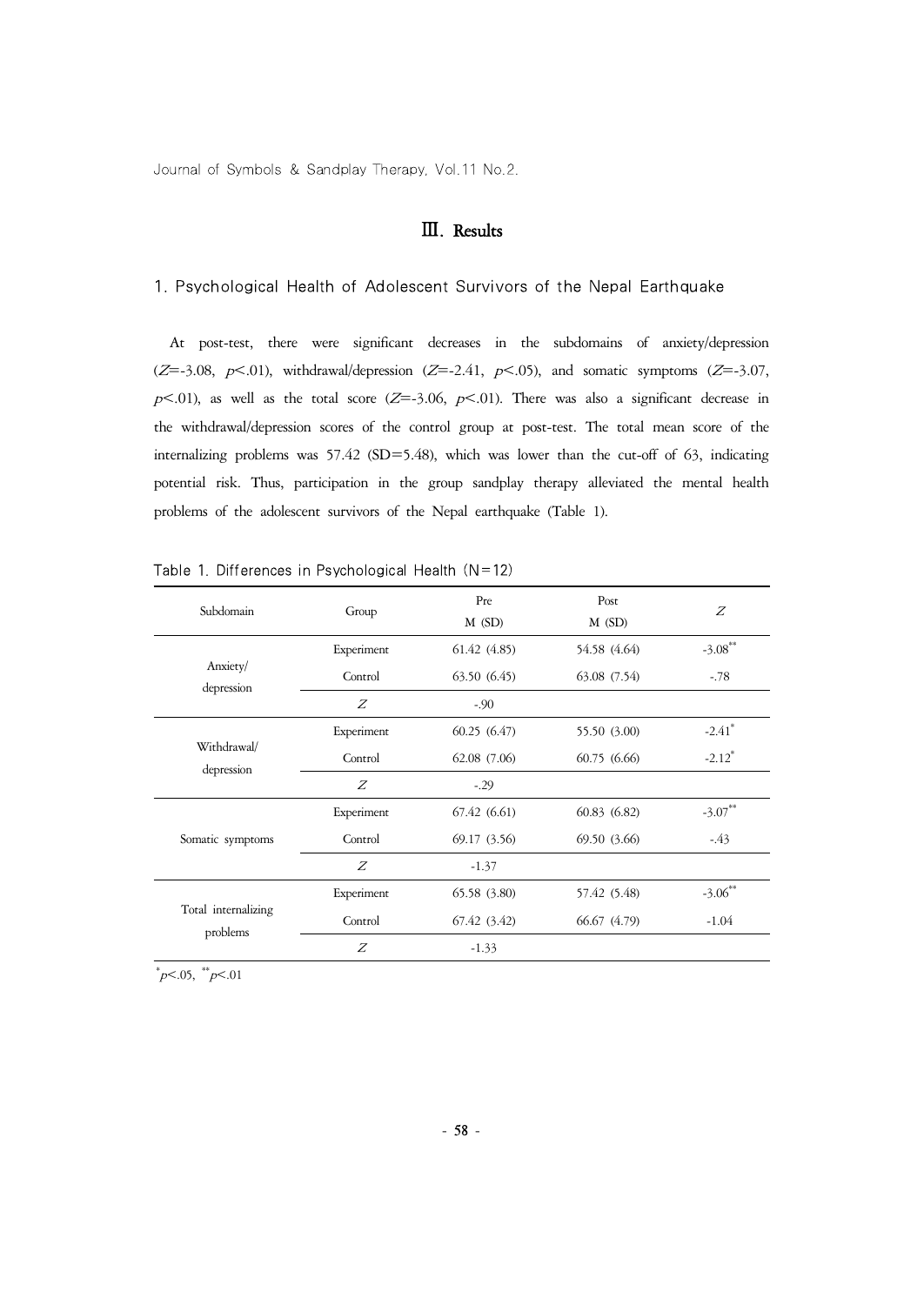## 2. Resilience of Adolescent Survivors of the Nepal Earthquake

The resilience subdomains of self-reliance  $(Z=-2.92, p<0.01)$ , purpose  $(Z=-3.00, p <0.01)$ , equanimity( $Z=-2.95$ ,  $p<-01$ ), perseverance( $Z=-3.07$ ,  $p<-01$ ), and authenticity( $Z=-3.07$ ,  $p<-01$ ), as well as the total score( $Z=-3.06$ ,  $p<-01$ ) significantly increased. In particular, the total score for resilience increased from 83.67 at pre-test to 115.00 at post-test. Although the score of 115 was still within the low resilience range, it was near the threshold of 116 points, which corresponds to a normal resilience level. These results suggest that the group sandplay therapy improved the resilience of those adolescents in the experimental group (Table 2).

| Subdomain     | Group      | Pre<br>$M$ (SD) | Post<br>$M$ (SD) | Z          |
|---------------|------------|-----------------|------------------|------------|
|               | Experiment | 16.67 (6.39)    | 22.33 (4.60)     | $-2.92$ ** |
| Self-reliance | Control    | 14.92 (6.50)    | 15.17 (6.22)     | $-1.34$    |
|               | Z          | $-75$           |                  |            |
|               | Experiment | 18.58 (6.05)    | 24.08 (5.87)     | $-3.00**$  |
| Purpose       | Control    | 19.00 (6.98)    | 18.17 (6.37)     | $-1.93$    |
|               | Z          | $-.20$          |                  |            |
|               | Experiment | 15.58 (5.71)    | 22.58 (4.64)     | $-2.95***$ |
| Equanimity    | Control    | 12.50(5.23)     | 12.83 (4.93)     | $-45$      |
|               | Z          | $-1.36$         |                  |            |
|               | Experiment | 17.75 (6.18)    | 23.67 (3.98)     | $-2.71$ ** |
| Perseverance  | Control    | 16.67 (7.36)    | 16.83 (7.21)     | $-.18$     |
|               | Z          | $-46$           |                  |            |
|               | Experiment | 15.08 (5.12)    | 22.33 (4.94)     | $-3.07**$  |
| Authenticity  | Control    | 18.50(6.07)     | 17.58(6.20)      | $-1.51$    |
|               | Z          | $-1.72$         |                  |            |
|               | Experiment | 83.67 (27.77)   | 115.00 (21.15)   | $-3.06**$  |
| Total         | Control    | 81.58 (26.08)   | 80.58 (24.94)    | $-1.59$    |
|               | Z          | $-40$           |                  |            |

| Table 2. Differences in Resilience $(N=12)$ |  |  |
|---------------------------------------------|--|--|
|---------------------------------------------|--|--|

 $p<05$ ,  $\frac{1}{p}<01$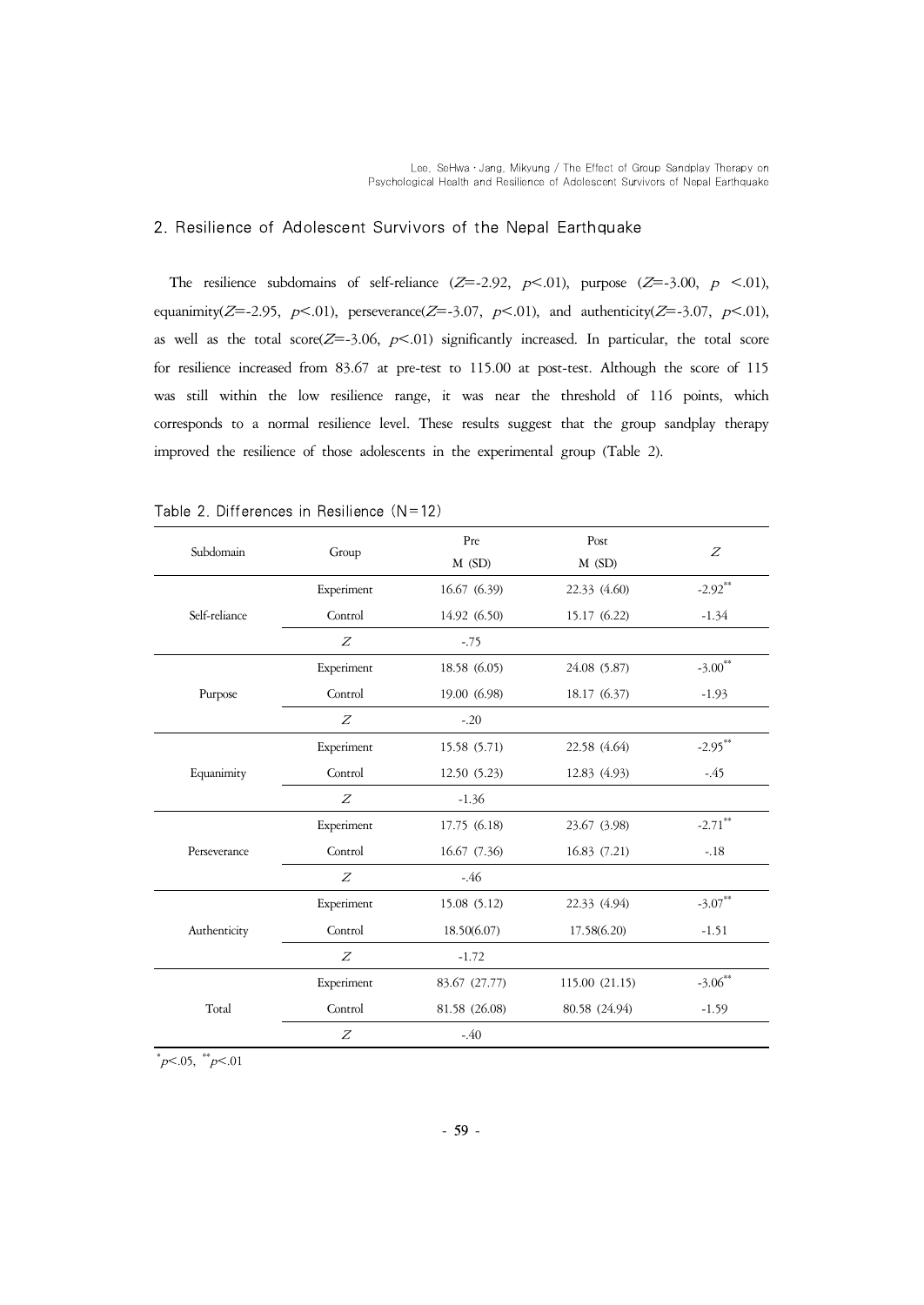#### 3. Narrative Themes in Sandplay Therapy

In the group sandplay therapy, the seven categories of narrative themes extracted from the analysis were as follows: magical wish fulfillment, or hope for recovery; danger of disaster; relationship with gods revealing human's identity; desire for protection and care from danger and damages; peaceful relationships without people and nature; creation of a new world and return to normal daily life. Although the sessions in which these themes were manifest varied slightly for each participant, the themes appeared in the order mentioned above for most of them. This statement was especially true for the themes in the latter half.

#### 4. Magical Wish Fulfillment Meaning Hope for Recovery

The participants expressed fantasies in which their magical wishes were fulfilled in such forms as becoming queens, Santa giving gifts, unicorns, favorite cars, and riding trains. The participants represented their wish that the miserable situation they were in was not a reality through magical figures such as beautiful queens, a Santa, unicorns and mythical beings. They also depicted wish-fulfillment through things they wanted to have such as cars and nice clothes as<br>well as experiences they wanted to enjoy. It seemed the magical wish fulfillment was a means<br>of psychological compensation for t worth noting that this magical wish fulfillment represents their recovery from the destruction of the earthquake. The imagination fills in the gap in reality to some extent.



Fig 1. Sandpicture of Adolescent Female E (Session 2)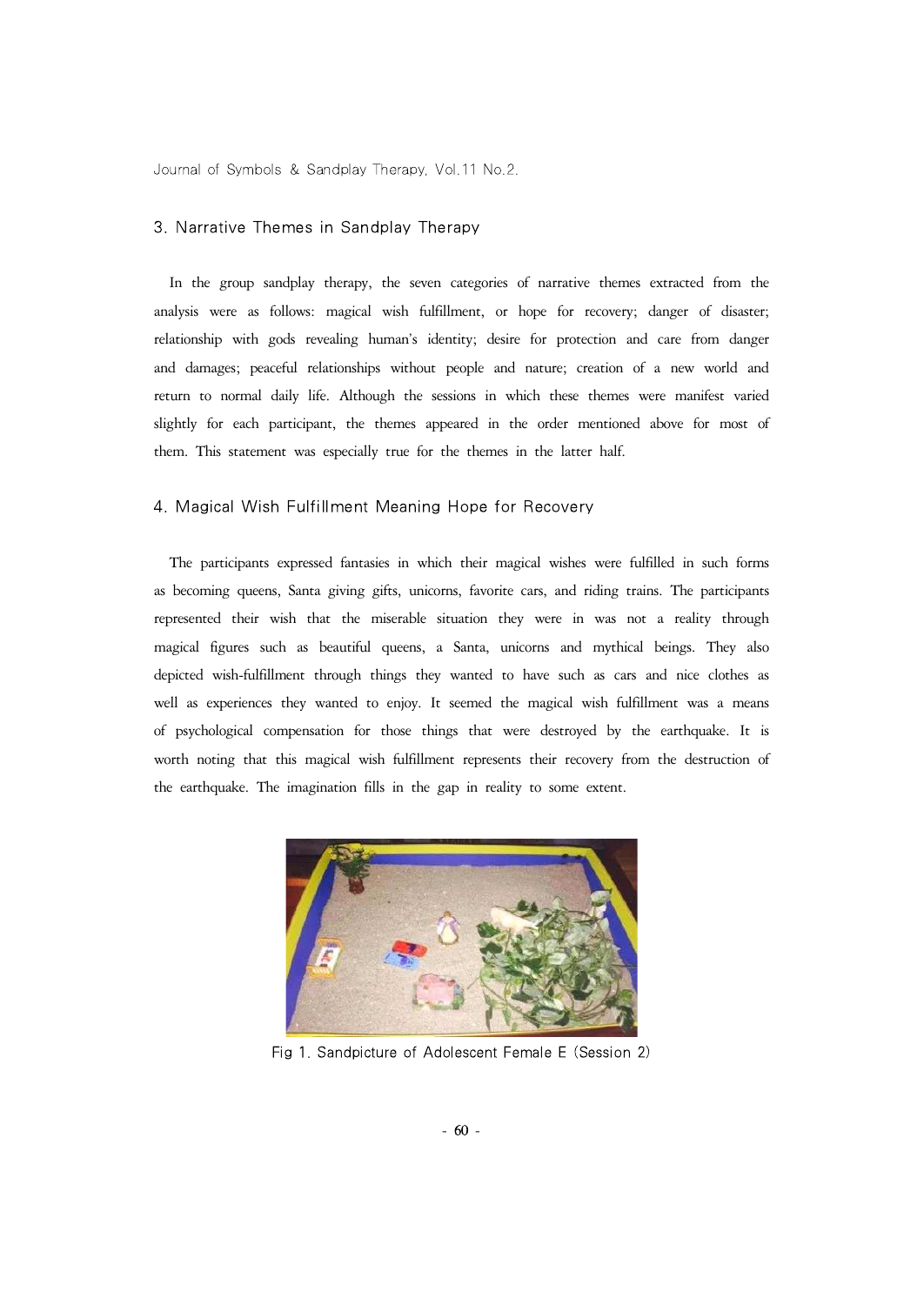"There's Santa giving gifts, and gold coins keep coming out… I'm happy because I think it is a house I made." (Adolescent Female D, Session 5)



Fig 2. Sandpicture of Adolescent Female D (Session 5)

# 5. Direct Expression of Danger of Disaster

The theme of danger appeared to be directly related to the participants' experiences during the earthquake. The earthquake was expressed as a dangerous object or figure that could appear at any time. Within the psychologically safe and protected space provided by sandplay therapy, the participants recreated the devastation and suffering caused by the earthquake instead of avoiding or denying it as a defense mechanism, which is ultimately unhealthy. They also represented the earthquake as archaic animals and specifically retold the dangers of the earthquake, which they feared could reoccur unexpectedly (Jordan, Perryman, & Anderson, 2013).



Fig 3. Sandpicture of Adolescent Male B (Session 3)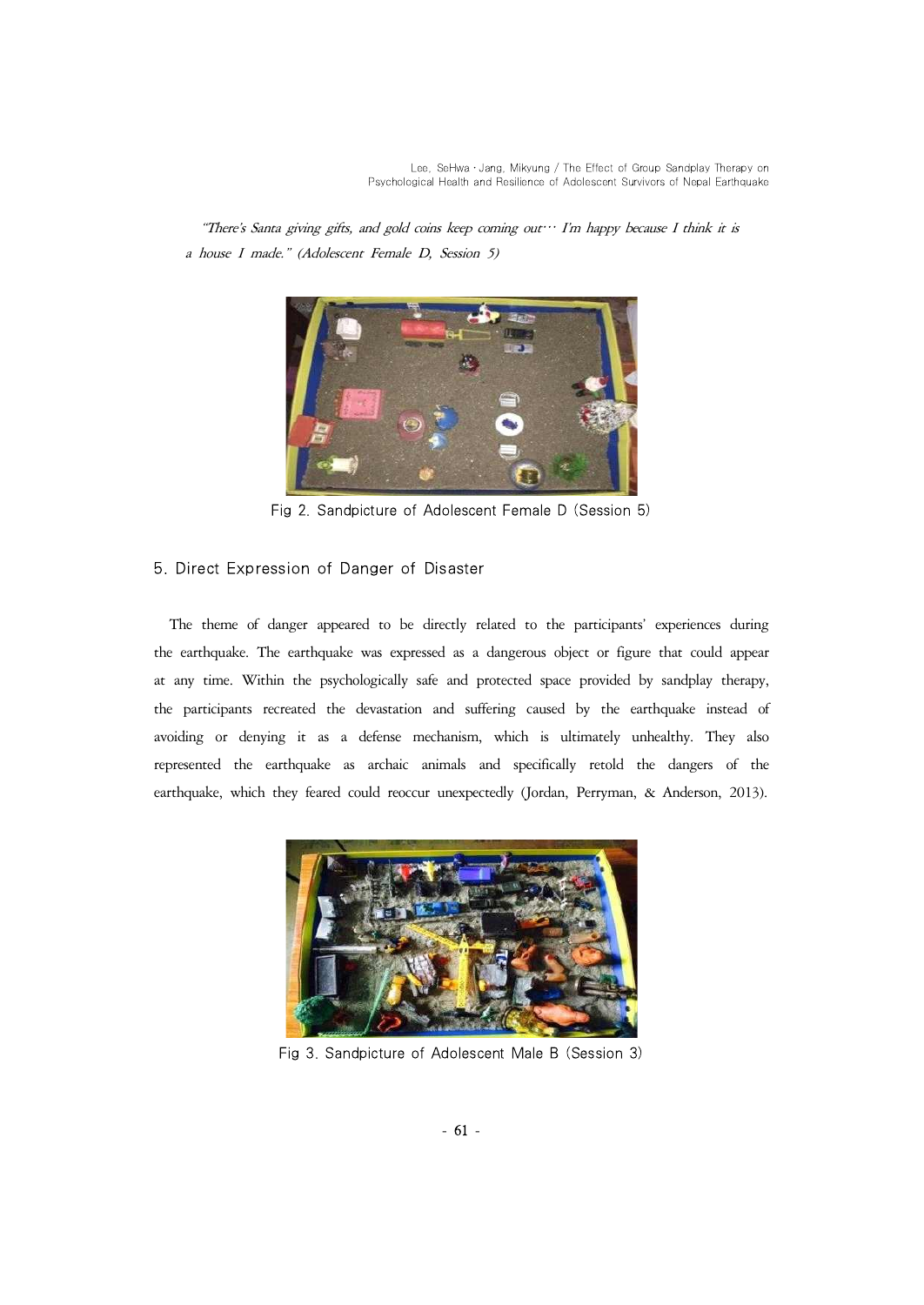"This is an earthquake scene. A lot of people died and got hurt. Some kids are too young to do anything on their own and die." (Adolescent Male B, Session 3)

Fig 4. Sandpicture of Adolescent Female F (Session 2)

"The ground is dangerous. It shakes, and the other birds were bothering their babies so they came up eventually." (Adolescent Female F, Session 2)

#### 6. Relationship with Gods Revealing Human's Identity

All of the participants who were either Hindu or Buddhist, expressed gods or goddesses and their relationship to humans. Furthermore, every participant put at least one divine figure such as Shiva, Buddha, the Hindu divine symbol of a cow, or temple figures in their sandtrays. They also expressed notions such as gods being everywhere, Buddha in training, grazing cattle, a black statue of Shiva, and a person praying to a god.

Hindus believe that natural disasters are brought on by the will of their gods, hence the participants identified themselves as human beings who are entirely submissive to them and who must accept earthquakes as part of their lives. Therefore, recovering from the damage of disaster is totally up to the gods through praying to the gods and by accepting the gods' will as to how and by whose help they will recover. Adolescent survivors created scenes of praying to their gods or searching for the statues of these gods among the debris, all of which represents their way of recovering from the damage caused by the earthquake.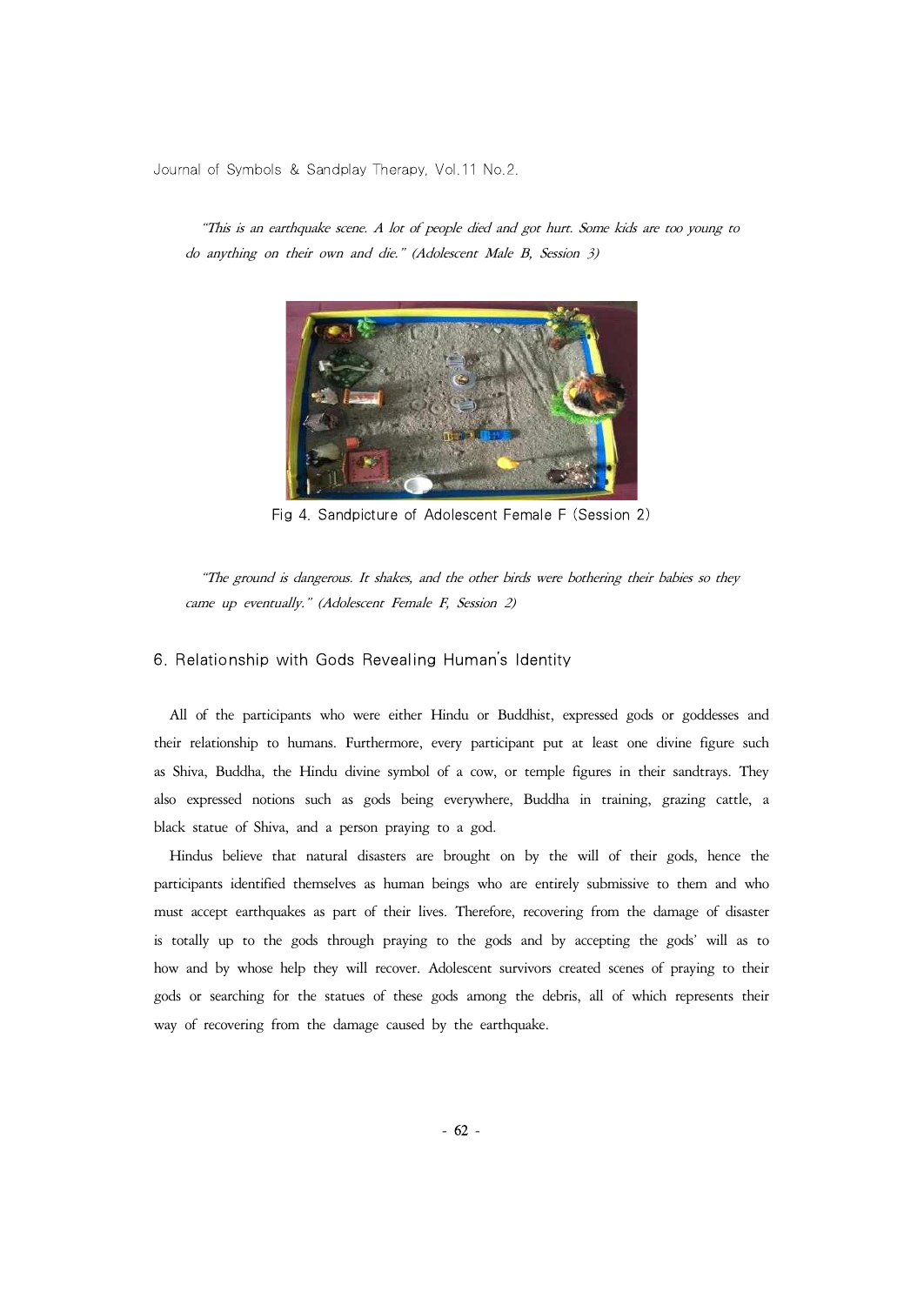Lee, SeHwa · Jang, Mikyung / The Effect of Group Sandplay Therapy on Psychological Health and Resilience of Adolescent Survivors of Nepal Earthquake



Fig 5. Sandpicture of Adolescent Female F (Session 1)

[Sighing and pointing at a black Shiva statue, the participant said,] "The destination is over there, but there are no more railroads, so the train cannot go any further." (Adolescent Female F, Session 1)



Fig 6. Sandpicture of Adolescent Male K (Session 1)

"People come to see Buddha!" (Adolescent Male K, Session 1)



Fig 7. Sandpicture of Adolescent Male B (Session 3)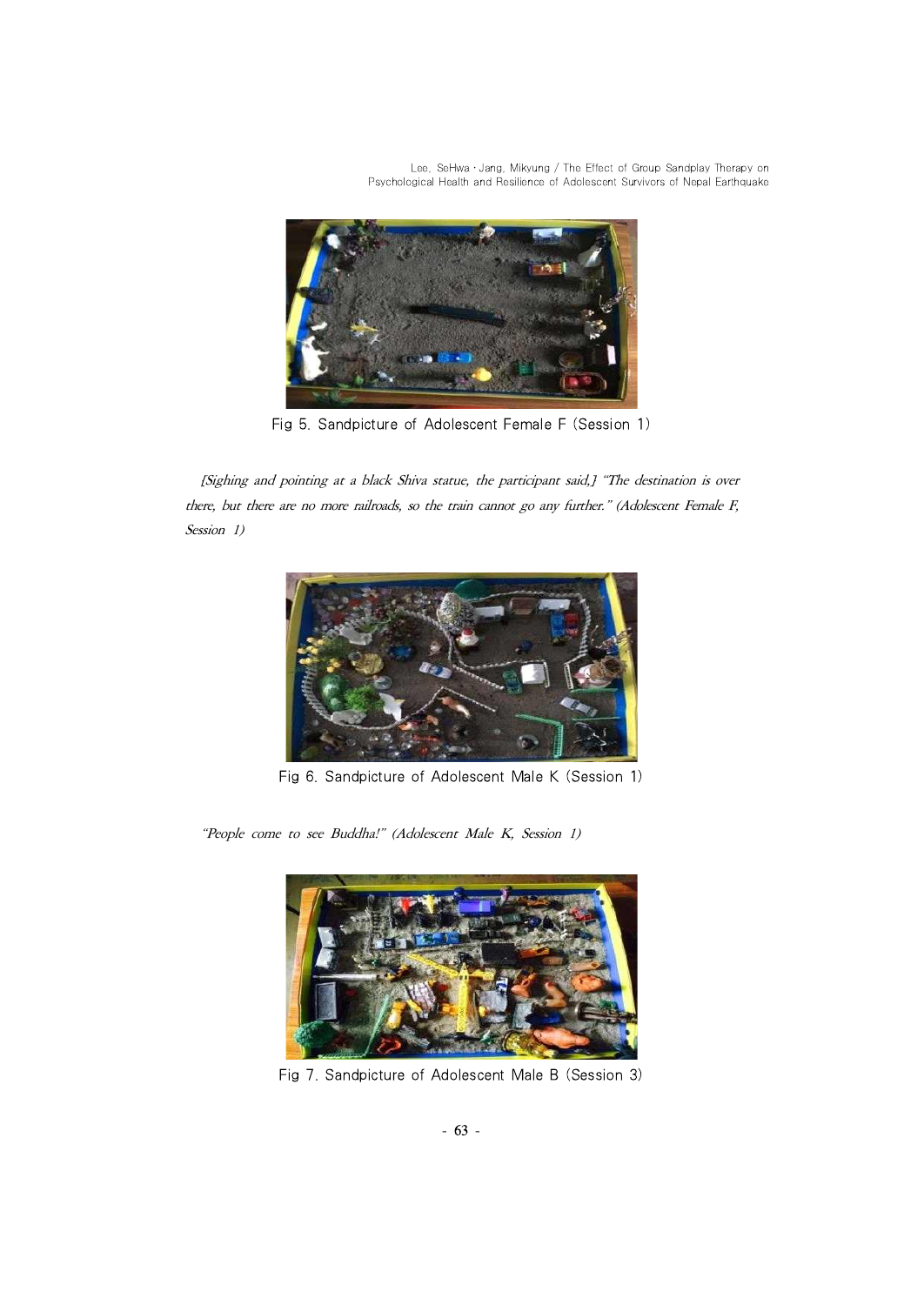[The participant pointed to a Shiva statue that had collapsed in an earthquake,] "Here, too, the place where Shiva is has also fallen.' (Adolescent Male B, Session 3)

### 7. Desire for Protection and Care from Danger and Damage in Reality

The desire for protection and care was expressed in such forms as police protecting individuals or arresting thieves, struggling soldiers, mother birds seeking food for their babies, prepared food, a mother cooking, and a basket full of fruit. The survivors placed in their sand pictures baby-like beings that needed to be taken care of after a terrible natural disaster, food that symbolizes care, or beings that can protect weak human beings like themselves (Jang & Lee, 2017).



Fig 8. Sandpicture of Adolescent Female F (Session 2)

"The baby is crying because she wants to have her milk." (Adolescent Female F, Session 2)



Fig 9. Sandpicture of Adolescent Female E (Session 3)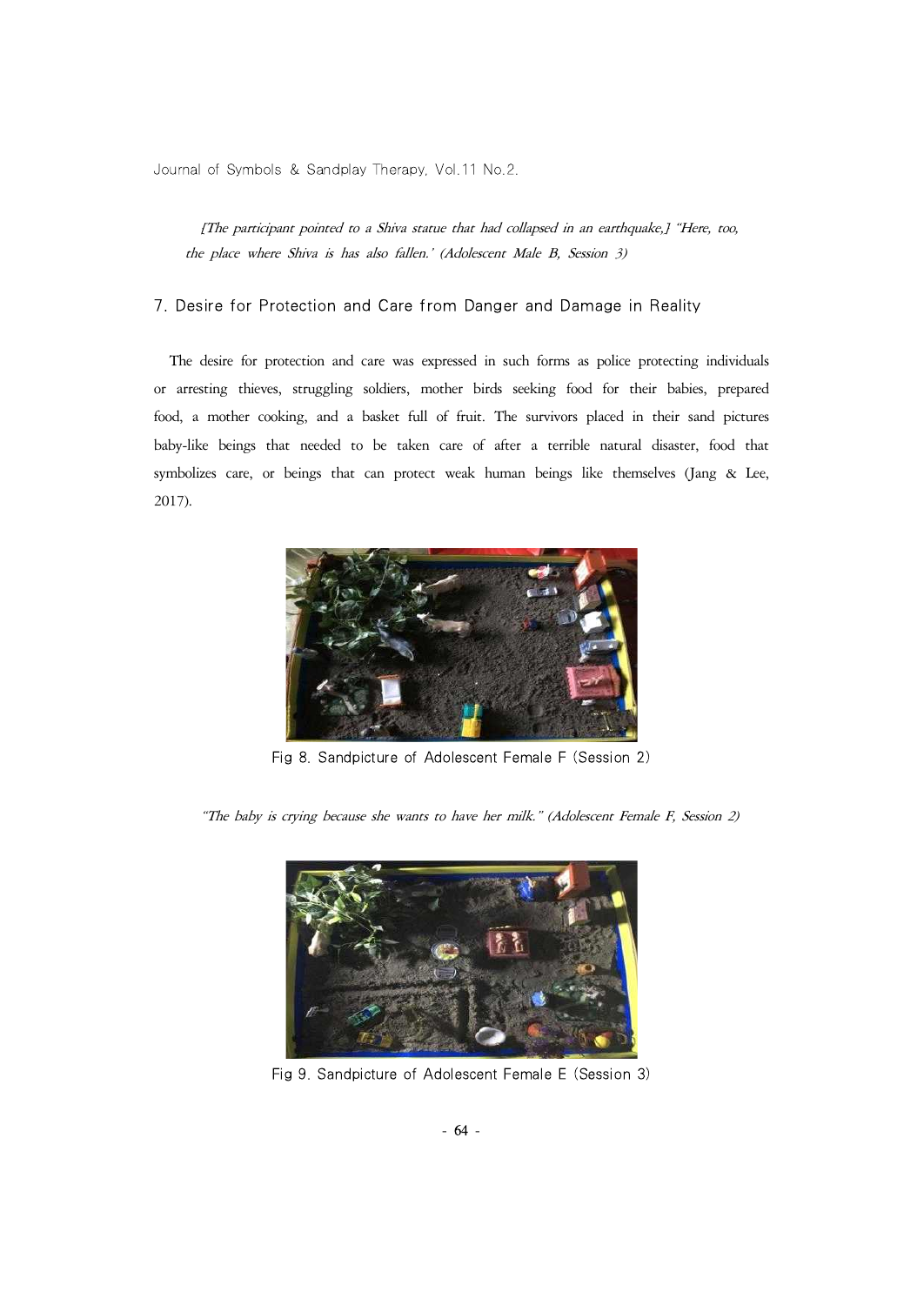Lee, SeHwa · Jang, Mikyung / The Effect of Group Sandplay Therapy on Psychological Health and Resilience of Adolescent Survivors of Nepal Earthquake

"There is fruit on the coconut tree, so I picked it and filled the basket!" (Adolescent Female E, Session 3)



Fig 10. Sandpicture of Adolescent Male B (Session 5)

"The aliens came down to see the volcano, and the soldiers and police are fighting against them for us." (Adolescent Male B, Session 5)

# 8. Recovering Order of Life from Chaos

At the beginning of the sandplay process, the participants mostly created pictures that represented chaos not only in their outer life (e.g., villages and communities destroyed by the earthquake) but also in their inner life (e.g., their confused emotional state). Although there were differences at an individual level, the participants at some point began to place boundary figures, which provide separation from the chaos caused by the earthquake and thus represent



Fig 11. Sandpicture of Adolescent Male J (Session 6)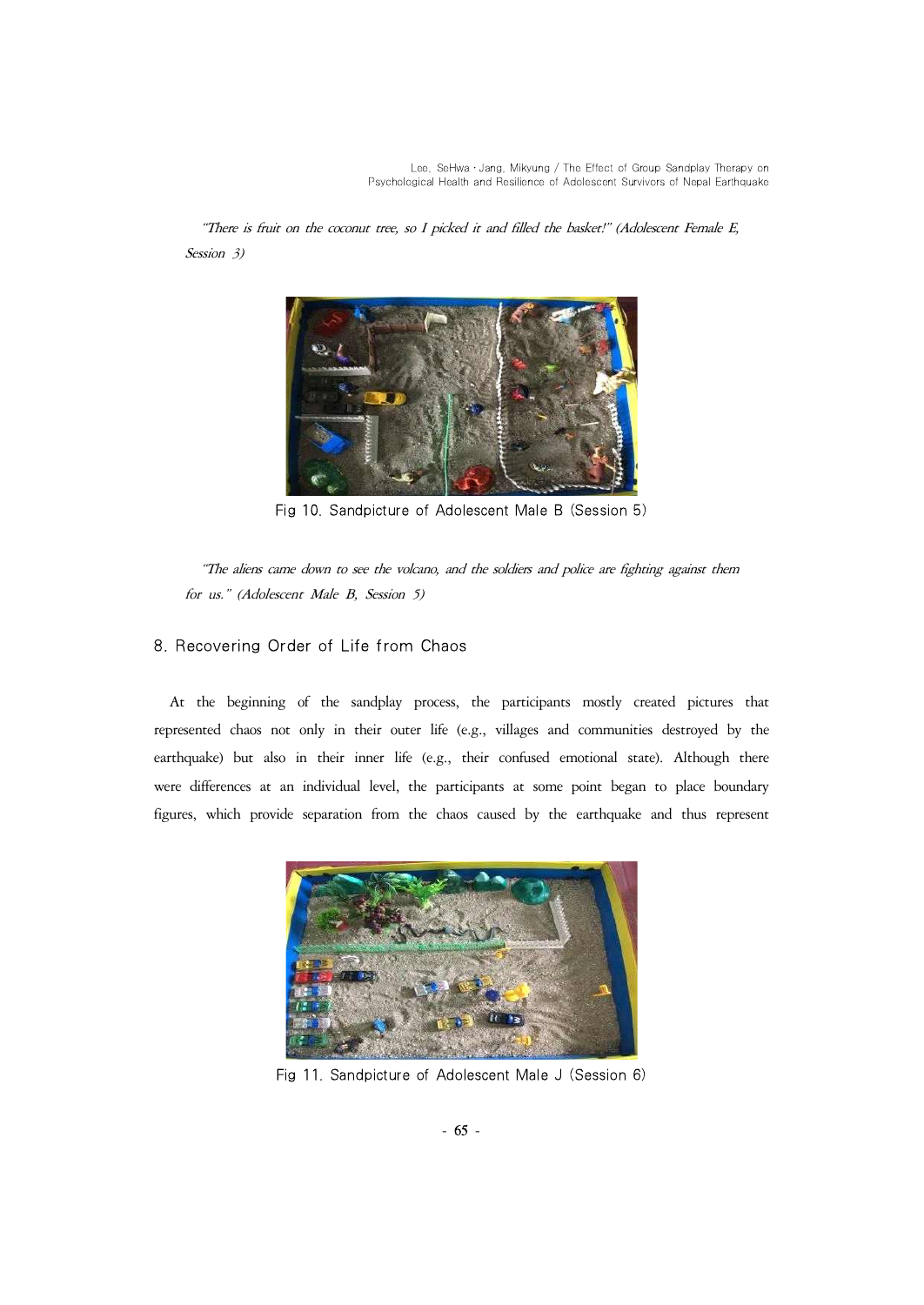recovery from chaos (Kalff, 1980/2003), in their sand pictures. Boundaries were expressed in such forms as a fence, the divide between nature and cities, rooms in a house, the inside and outside of a house and village, signs of direction, and speed limit signs.

"The above is Himalayan nature, and below is a flea market. This fence lets us know that the places are different. Here is a sign that says, don't go in, it's a dangerous place! The cars see the sign and move." (Adolescent Male J, Session 6)

9. Creation of a New World from the Chaotic World

The participants expressed the theme of the creation of a new world, the symbolic meaning of which was the opposite of the destruction and chaos they had witnessed. This theme was expressed in such forms as a safe and clean house, a new road, the green light of life, a flower tree, and ideal future families. The new space or future depicted in the new world is different from the state of chaos and destruction which indicates that order is being restored in the participants' future, that is, they are entering a new world which means a psychological transformation from a traumatized life to a new one (Kalff, 1980/2003).



Fig 12. Sandpicture of Adolescent Male H (Session 4)

"The old house has been torn down. And a solid new house is being built there." (Adolescent Male H, Session 4)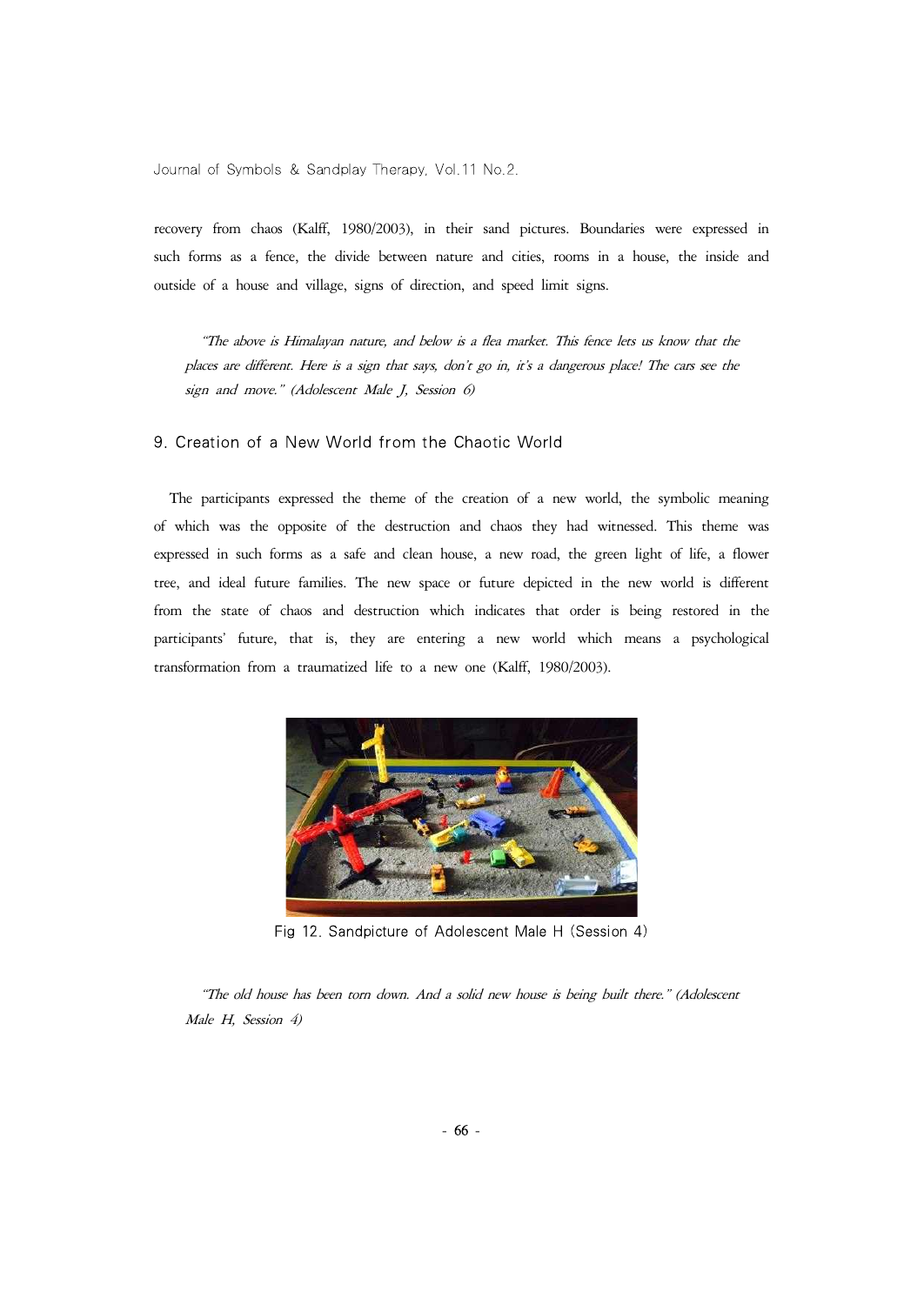Lee, SeHwa · Jang, Mikyung / The Effect of Group Sandplay Therapy on Psychological Health and Resilience of Adolescent Survivors of Nepal Earthquake



Fig 13. Sandpicture of Adolescent Female D (Session 6)

"This couple is my future. They have a solid house with a lot of sunlight. I think we met so that the house in my heart also becomes solid." (Adolescent Female D, Session 6)

# 10. Return to Normal Daily Life

The theme of daily life seemed to signify the return from chaos to an ordinary life, meaning that the participants have recovered at least partially from their psychological damage (Kalff, 2003). It was expressed in such forms as people working in the city, online transactions, fathers going to work, mothers caring for a child, children going to school, and comments about cars on the roads. The ultimate goal of trauma counseling is to help survivors return to their daily lives, and so the various scenes of everyday life in their sand pictures suggest that the participants are breaking free from the psychological chaos they have suffered as a result of the earthquake (Kalff, 1980/2003; Shelby & Tredinnick, 1995).



Fig 14. Sandpicture of Adolescent Female E (Session 5)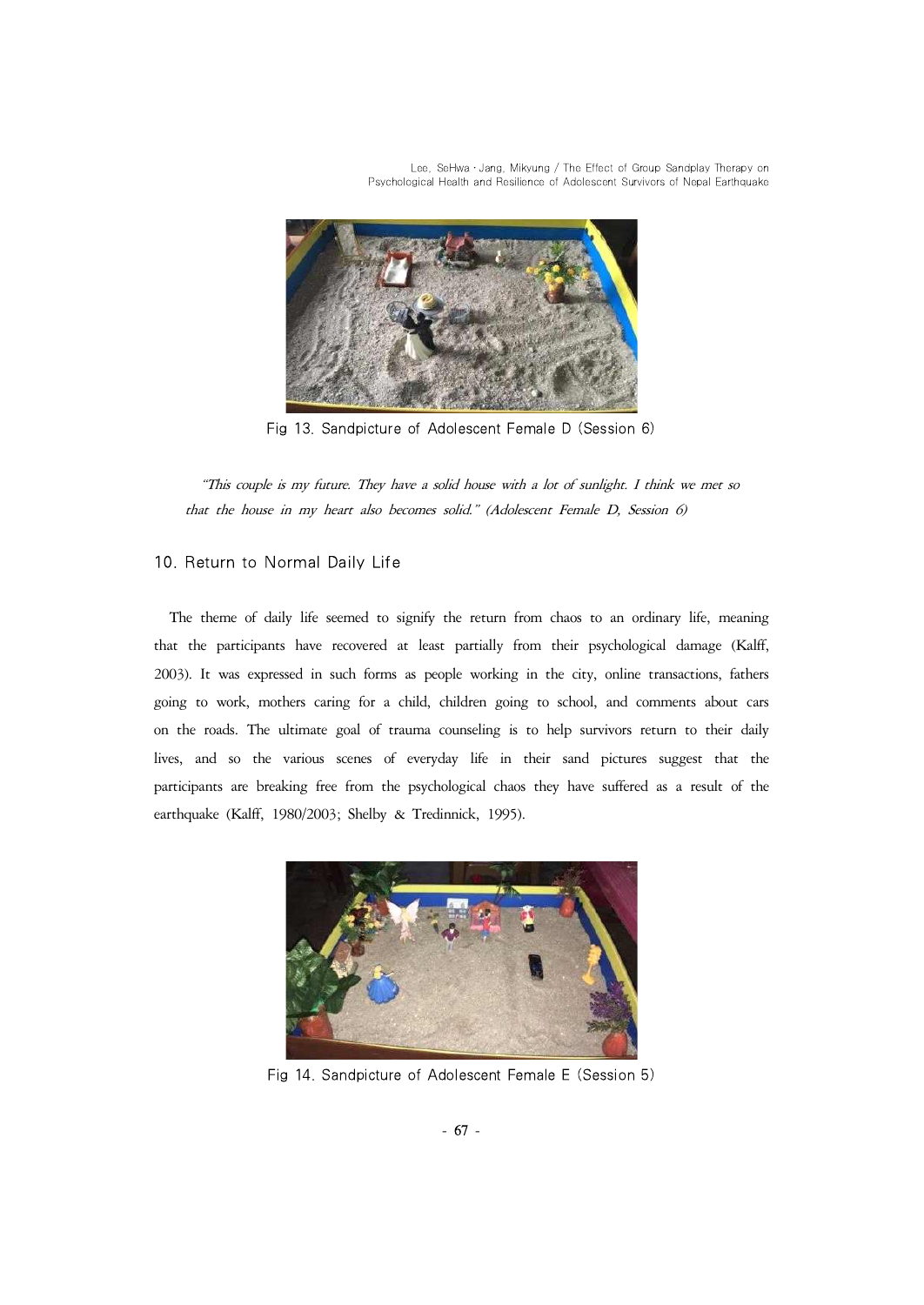Female E, Session 5)

"The dad is going to work. And the mom is greeting the dad going off to work." (Adolescent

Fig 15. Sandpicture of Adolescent Male L (Session 5)

"There is a house, and next to it there is a chicken, a child going to school, a person washing a car… Everything has its own routine." (Adolescent Male L, Session 5)

# Ⅳ. Discussion

This study analyzed the effects of group sandplay therapy on the psychological health and resilience of adolescent earthquake survivors who had been living in temporary relief camps for 16 months after the 2015 Nepal earthquake. In terms of psychological health, the group sandplay therapy led to significant improvements in the anxiety/depression, withdrawal/depression, somatic symptoms, and total internalizing problem scores of the CBCL 6-18. As for resilience, which was measured via the Resilience Scale-25, we observed significant improvements in the subdomains of self-reliance, purpose, equanimity, perseverance, and authenticity. Other studies, although not conducted on adolescents, that yielded similar results are those that administered sandplay therapy on earthquake survivors in Nepal (Hwang, 2017) and in China (Shen & Lan, 2011). They, too, observed that sandplay therapy enhanced the participants' psychological health and resilience.

The results of our study suggest that the support of caring non-parent adults as one of the external or community factors (Walsh, 2002) is effective, especially for adolescents whose parents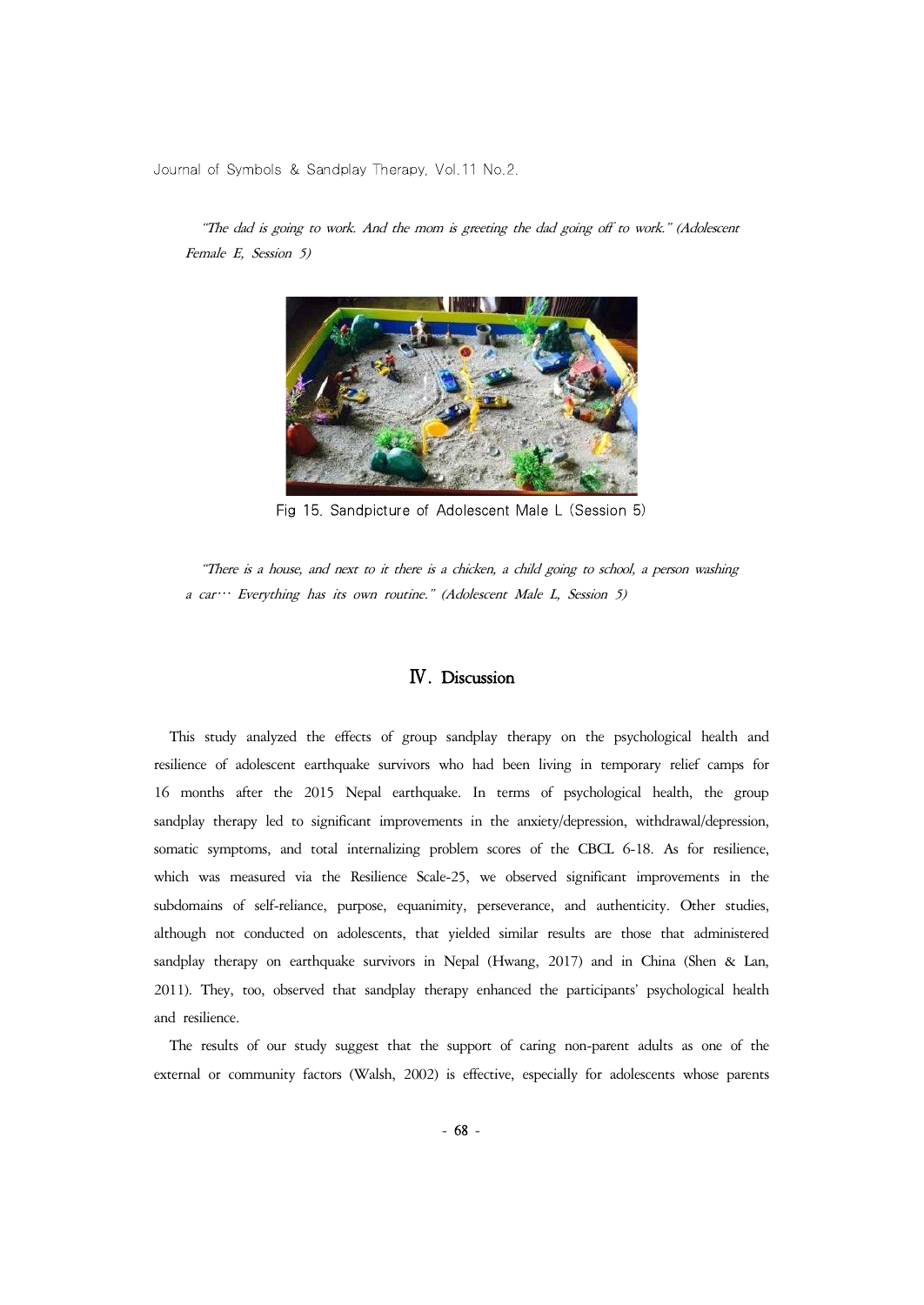do not have the ability to support them, whether due to a natural disaster or lack of community resources (Wang, Nan, & Zhang, 2017; Lee et al., 2013; Salloum et al., 2009; Everall, Altrows & Paulson, 2006). Therefore, it is assumed that counseling or counselors' support can be one of the resilience factors because post-traumatic stress disorder PTSD and other psychological health problems experienced by survivors of natural disasters such as earthquakes tend to be offset by resilience factors (Kukihara et al., 2014; Jang & Yoo, 2014; Stein, 2009).

We also found the method of collective intervention to be effective. As Park and colleagues (2014) and Salloum and colleagues (2009) have shown, the group intervention process of sharing<br>can reduce feelings of isolation and negative emotions caused by the trauma, as well as allow a<br>social comparison of traumatic the opportunity for self-expression in group sandplay afforded the Nepalese adolescents a voice, with their verbal expressions emphasizing a safe and protected space.

Our qualitative analysis of the participants' verbal expressions yielded seven themes: magical wish fulfillment, or hope for recovery; direct expression of danger of disaster; relationship with gods revealing human's identity; desire for protection and care from danger and damage in reality; recovering the order of life from chaos; creation of a new world from the chaotic world; and return to daily life.

The results of our study are consistent with a previous study that combined quantitative and qualitative analysis to examine the effects of sandplay therapy on children in a school setting after the September 11 attacks. This other study also divided the themes that emerged in sandplay therapy into dominant themes and sub-themes. Similarly, the themes that it identified were those that dealt with the psychological damage from the disaster in question and the subsequent recovery or transformation process (Yeh, Aslan, Mendoza, & Tsukamoto, 2015).

The participants in our study with Nepalese adolescents symbolically represented not only the chaos and the negative psychological effects brought by the earthquake but also their experiences of going back to everyday life. The themes that appeared mostly at the beginning of the process were the earthquake itself, the destructiveness of the earthquake, and a magical wish fulfillment which compensated for things that were destroyed. There were also religious themes, which suggested that the earthquake occurred by the will of the gods and that one could recover from the disaster only by praying to the gods with sincerity.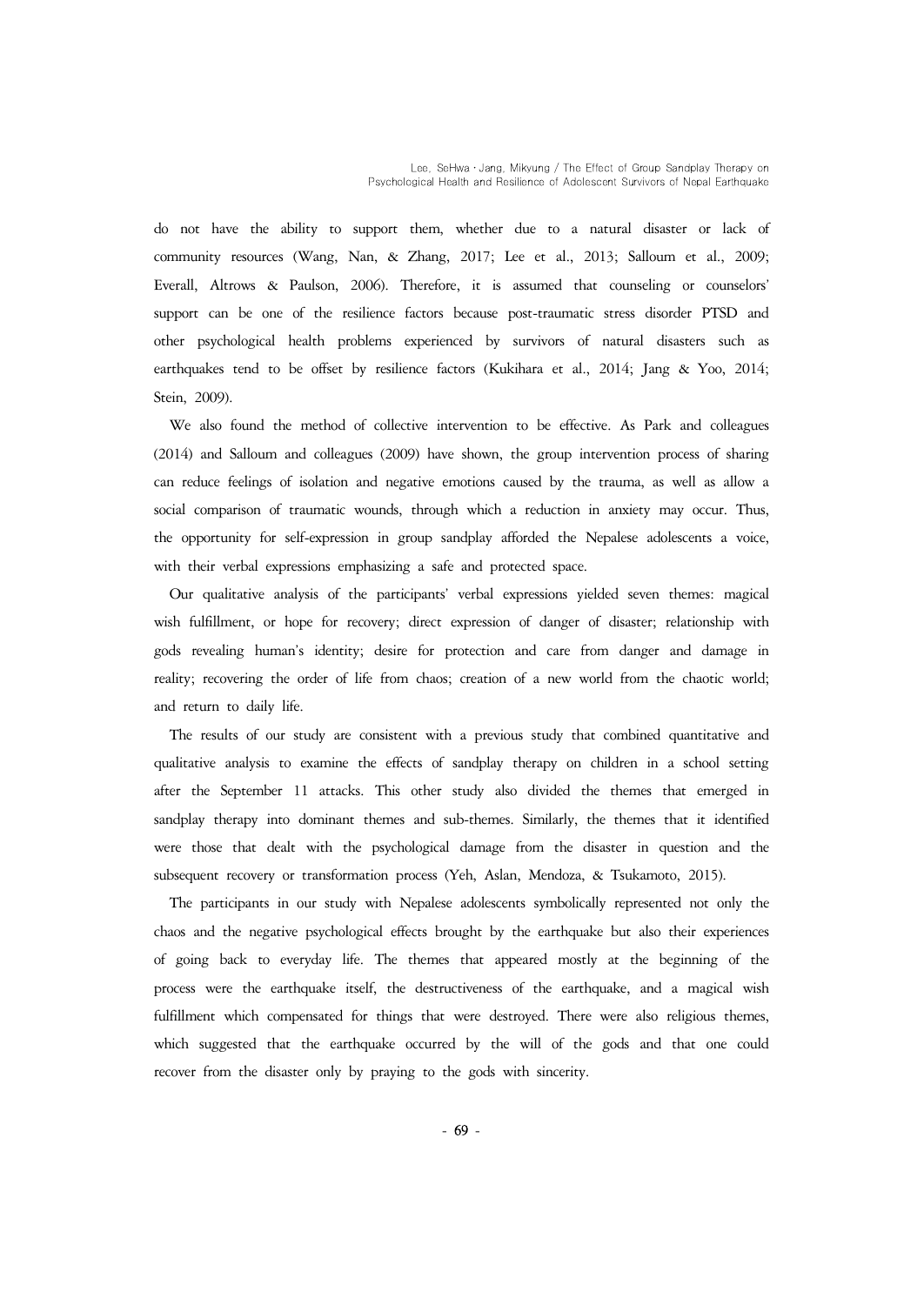Although there were no real changes in their outer life -i.e., they still did not have a house to live in and their parents had no stable jobs - the participants created scenes of returning to everyday life. Such an outcome could have been influenced by their Hindu beliefs, that is, despite the difficulties brought about by the earthquake, they may accept it as the will of the gods. Indeed, the creation of a "new world" and the "return to daily life" is usually perceived in sandplay therapy to be a sign of psychological healing (Kalff, 2003).

A previous study, which examined the sand pictures of children who were evacuated from South Asia to Canada two weeks after a tsunami, revealed some common themes with our narrative analysis, such as the experience of the disaster, the notion of gods allowing the disaster to occur, deaths, and soldiers and weapons fighting against destruction (Lacroix et al., 2007). In another sandplay study, on child survivors of the 2011 Tohoku earthquake in Japan, the participants similarly expressed chaos related to the disaster, the involvement of gods, and the recovery of order and daily life (Kawai, 2015).

Lastly, we found in our research that the Nepalese adolescent males and females expressed themselves very differently in their sand pictures. The males typically expressed the earthquake in a direct manner, and took a more problem-solving viewpoint, such as restoring the destruction caused by the earthquake. On the other hand, perhaps due to their belief that they had no obligation or authority to solve the problem, the females tended to express solutions from a more personal perspective, such as marrying a wealthy man with a strong house that cannot be destroyed by earthquakes.

# Ⅴ. Conclusion

It is necessary to increase resilience within survivors of natural and other disasters in order to overcome the stress caused by disaster trauma and subsequent long-term residence in adverse conditions. However, the lack of mental health services in developing countries such as Nepal is a factor that exacerbates the negative impact of disasters on survivors, especially children and adolescents. Counseling support, beginning with initial consultation services through a primary care system, should be provided to mitigate the psychological damage to them.

Group sandplay therapy appears to be effective in improving the psychological health and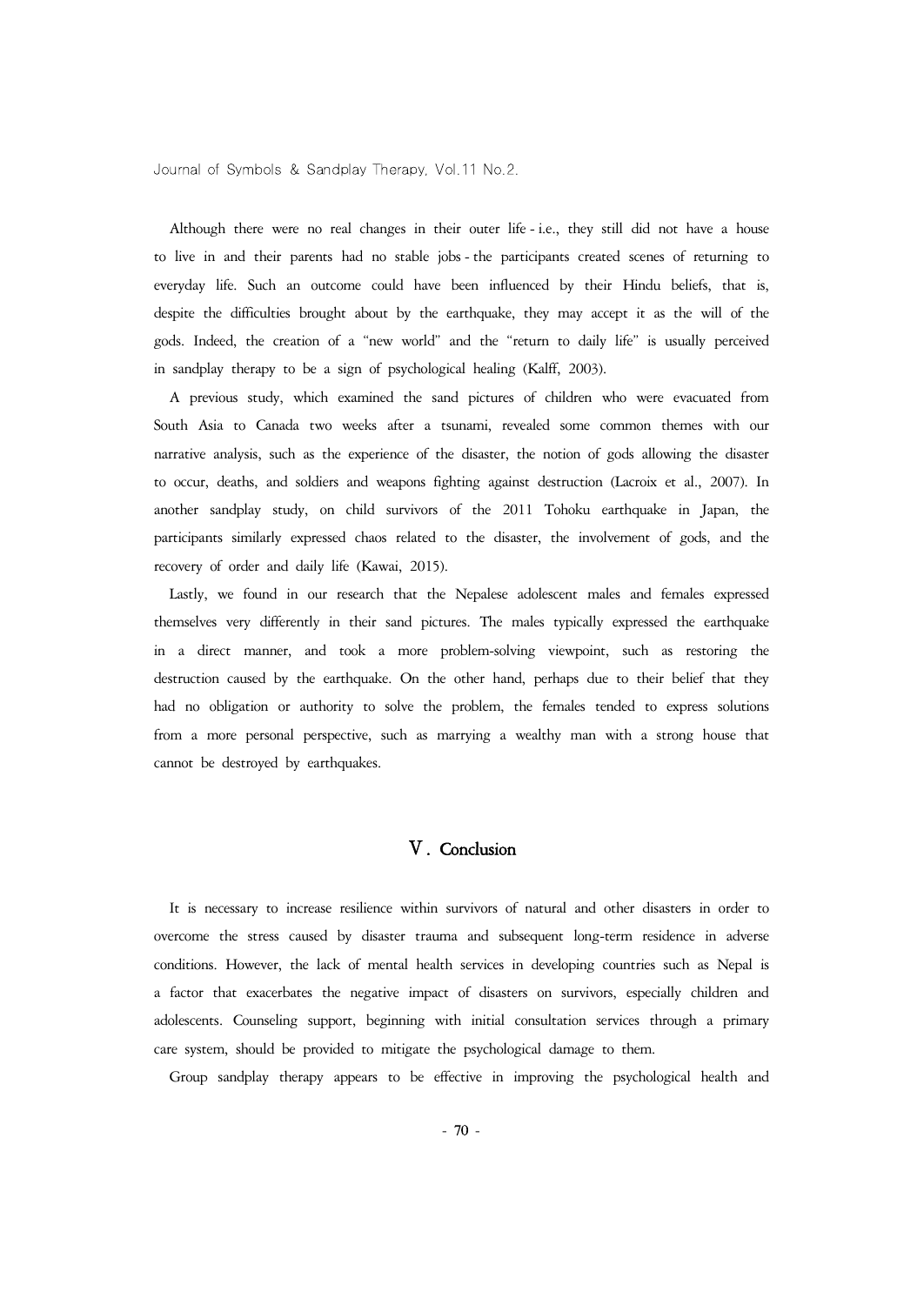resilience of adolescent survivors. Unfortunately, a direct comparison between this study and previously reported studies cannot be made because of a lack of quantitative research on the effects of group sandplay therapy on survivors of natural and other disasters. Nevertheless, the qualitative research that we have presented is notably consistent with the findings of a study that combined quantitative and qualitative analysis to examine the effects of sandplay therapy for children in a school setting after the September 11 attacks.

The results of our study also support the view that gender, age, socioeconomic, religious, and cultural identities have influence on mental health outcomes, and therefore counselors need to understand their clients in the context of the communities and cultures to which they belong. The fact that most participants of this study were either Hindu or Buddhist highlights how important it is for counselors to be aware of the therapeutic effect of spirituality during counseling, and that counselor training and supervision should emphasize how to deal with a client's spiritual aspect. Despite the lack of social services and social infrastructure networks that would help facilitate the recovery of survivors of the 2015 Nepal earthquake, the fact that our group sandplay intervention with adolescent survivors yielded positive outcomes in terms of psychological health and reliance leads us to conclude that the counselor's accepting attitude of a client's religious/cultural context is a key factor in successful counseling.

#### **References**

- Bal, A. (2008). Post-traumatic stress disorder in Turkish child and adolescent survivors three years after the Marmara earthquake. Child and Adolescent Mental Health, 13(3), 134-139. doi: 10.1111/j.1475-3588.2007.00469.x
- Bae, J. Y. (2016). Disaster psychological support for post-traumatic growth. Seoul: Jeong-dam Media.
- Bensimon, M. (2012). Elaboration on the association between trauma, PTSD and posttraumatic growth: The role of trait resilience. Personality and Individual Differences, 52, 782-787. doi:10.1016/j.paid.2012.01.011
- Bogdan, R. C., & Biklen, S. K. (2006). Qualitative research for education: an introduction to theories and methods (5th Ed.). Boston: Allyn & Bacon.

Bradway, K., Signell, K., Spare, G., Stewart, C. T., & Stewart, L. H. (1980/1990). Sandplay studies: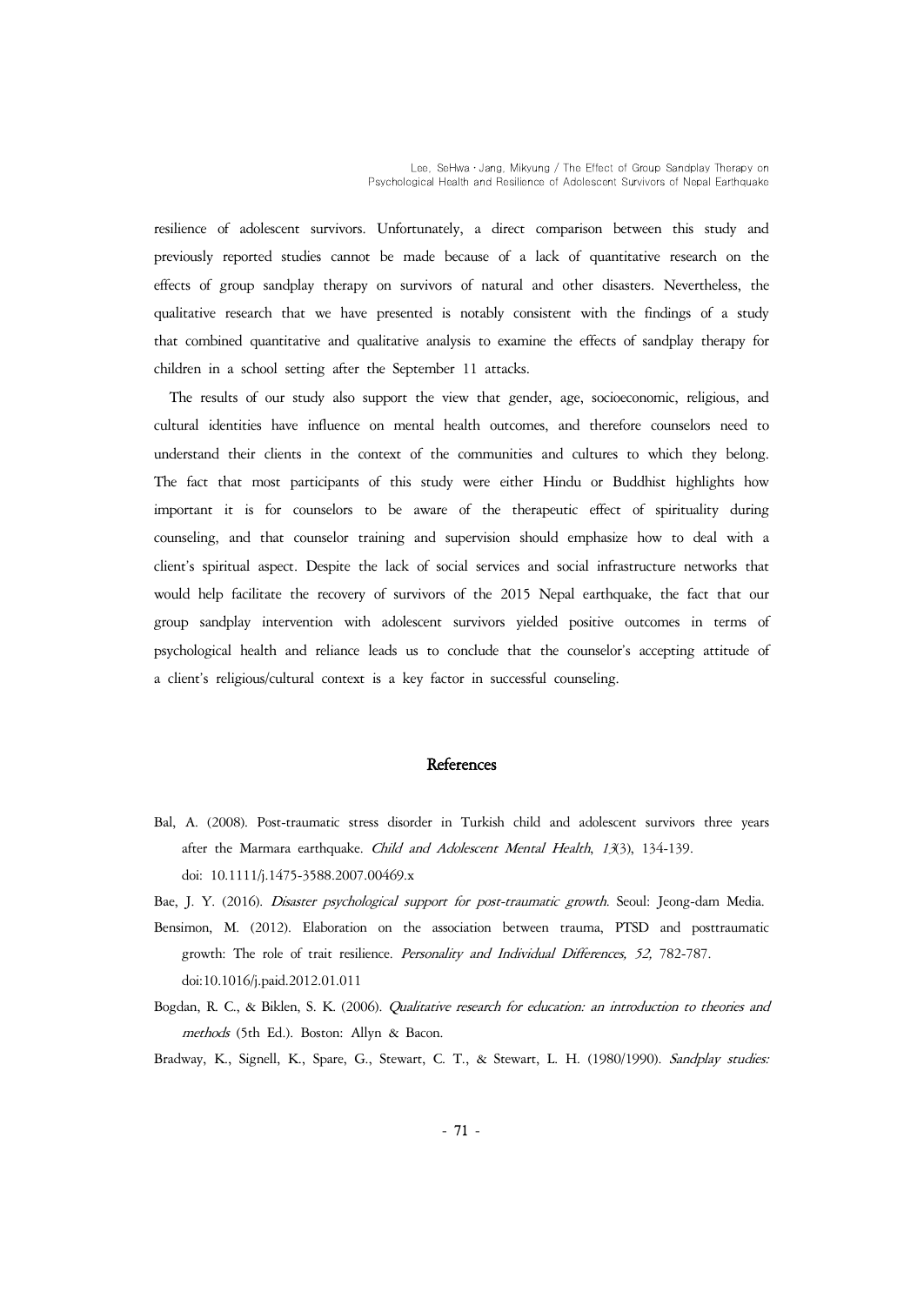Origins, theory and practice. Boston: Sigo.

- Carey, L. (1999). Sandplay therapy with children and families. New York: Rowman & Littlefield Publishing Company.
- Creswell, J. W., & Plano Clark, V. L. (2007). Designing and conducting mixed methods research. Thousand Oaks, CA: Sage.
- Davidson, J. R., & McFarlane, A. C. (2006). The extent and impact of mental health problems after disaster. Journal of Clinical Psychiatry, 67(2), 9-14.
- Deeba, F., & Rapee, M. (2015). Prevalence of traumatic events and risk for Psychological symptoms among community and at-risk children and adolescents from Bangladesh. Child and Adolescent Mental Health, <sup>20</sup>(4), 218-224. doi: 10.1111/camh.12093
- DiGiorgio, K. E., Arnkoff, D. B., Glass, C. R., Lyhus, K. E., & Walter, R. C. (2004). EMDR and Theoretical Orientation: A Qualitative Study of How Therapists Integrate Eye Movement Desensitization and Reprocessing Into Their Approach to Psychotherapy. Journal of Psychotherapy Integration, 14(3), 227-252. doi: 10.1037/1053-0479.14.3.227
- Dumont, T. F., & Provost, M. A. (1999). Resilience in adolescents: protective role of social support, coping strategies, self-esteem, and social activities on experience of stress and depression. Journal of Youth and Adolescents, 28, 343-363. doi: 10.1023/A:1021637011732
- Everall, R. D., Altrows, J. a., & Paulson, B. (2006). Creating a future: A study of resilience in suicidal female adolescents. Journal of Counseling and Development, 84, 461-470. doi: 10.1002/j.1556-6678.2006.tb00430.x
- Eversohn, L., & Loots, M. N. T. (2017). Analysing risk and resilience in the first sand tray of youth at a rural school. Arts in Psychotherapy, 55, 146-157. doi:org/10.1016/j-aip.2017.04.007
- Feeny, N. C., Foa, E. B., Treadwell, K. R., & March, J. (2004). Post-traumatic Stress Disorder in Youth: A Critical Review of the Cognitive and Behavioral Treatment Outcome Literature. Professional Psychology: Research and Practice, 35(5), 466-476. doi: 10.1037/0735-7028.35.5.466
- Fernando, D. M., & Hebert, B. (2011). Resiliency and recovery: Lessons from the Asian tsunami and hurricane Katrina. Journal of Multicultural Counseling and Development, 39, 2-13. doi: 10.1002/j.2161-1912.2011.tb00135.x
- Furukawa, H., Takeuchi, T., Yano, E., & Muto, S. (2015). Factors influencing psychological distress after the Great East Japan Earthquake and tsunami. Journal of Community Psychology,  $43(5)$ , 521-526. doi: 10.1002/jcop.21695
- Gadamer, H.-G. (1975). Truth and method. New York: Crossroad.
- Garza, Y., Monakes, S., Watts, R. E., & Wiesner, V. (2011). Implementing Adlerian sand tray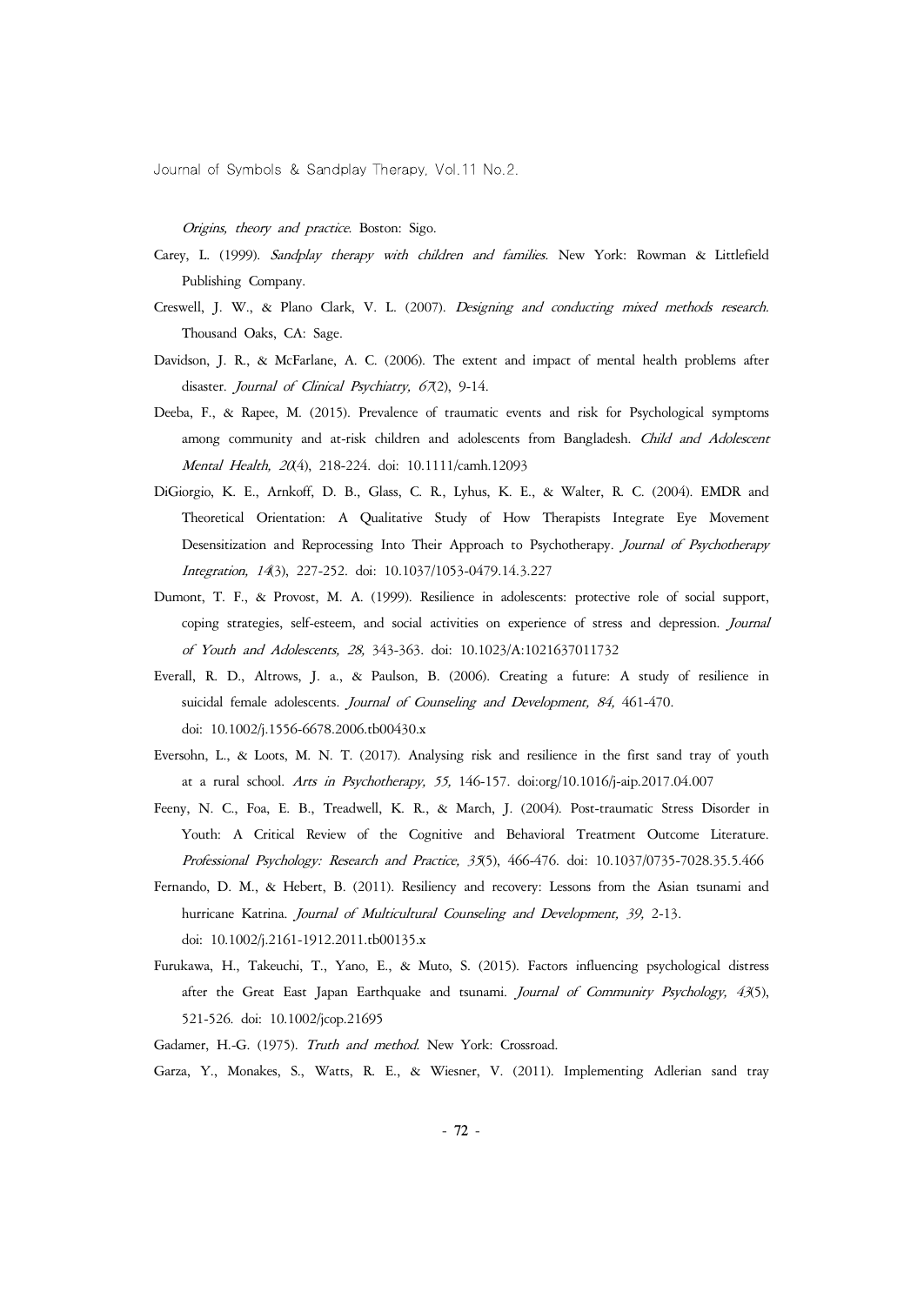therapy with adult male substance abuse offenders: A phenomenological inquiry. Journal of Addictions & Offender Counseling, 31(2), 94-107. doi: 10.1002/j.2161-1874.2011.tb00070.x

- Greene, J. C., Caracelli, V. J., & Graham, W. F. (1989). Toward a conceptual framework for mixed-method evaluation designs. Educational Evaluation and Policy Analysis, 11, 255-274. doi:10.3102/01623737011003255
- Gu, B. Y. (2011). Disaster-affected youth intervention manual. Korea Youth Counseling Institute.
- Han, H. H. (2010). Hinduism, the views of nature and ecological ethics. Journal of the Korean Society for the Study of Environmental Philosophy, 9, 145-176.
- Hauser, S. T. (1999). Understanding resilient outcomes: Adolescent lives across time and generations. Journal of Research on Adolescents, 9, 1-24. doi: 10.1207/s15327795jra0901\_1
- Hong, K. U. (2005). Pediatric psychiatry. Seoul: Hakjisa.
- Howard, s., & Johnson, B. (2000). What makes the difference? Children and teachers talk about resilient outcomes for children "at risk." Educational Studies, 26, 321-337. doi: 10.1080/03055690050137132
- Hwang, H-J. (2017). The effect of parent group sandplay therapy on the Nepal earthquake survivors: Post-traumatic stress symptoms, parenting stress and psychological well-being of parents as well as post-traumatic stress symptoms in children. Journal of Symbols and Sandplay Therapy, <sup>8</sup>(2), 57-70. doi: 10.12964/jsst.170008
- Hwang, H-J., & Kim, H. Y. (2017). The effect of parent group sandplay therapy on parenting stress, psychological well-being of parent and post-traumatic stress symptoms of Nepal earthquake child and parent survivors. Paper presented at the 24th Congress of the International Society for Sandplay Therapy, Kalua-Kona, Hawaii.
- Jang, M., Ko, J-A., & Kim, E-J. (2018). Religion and mental health among Nepal earthquake survivors in temporary tent villages. Mental Health, Religion & Culture, 21(4), 329-335. doi: org/10.1080/13674676.1485136
- Jang, M., & Lee, S-H. (2017). Destruction and creation in sandplay of earthquake survivors in Nepal.  $24<sup>th</sup>$ International Congress of Sandplay Therapy. International Society of Sandplay Therapy.
- Jang, M., & Kim, Y-H. (2012). The effect of group sandplay therapy on the social anxiety, loneliness and self-expression of migrant women in international marriages in South Korea. Arts in Psychotherapy, 39(1), 38-41. doi: 10.1016/j.aip.2011.11.008
- Jang, E. R., & Yoo, S. E. (2014). Resilience and suicidal behavior in adults with traumatic life events. Korean Journal of Clinical Psychology, 33(2), 299-314.

Jiang, S., Yan, Z., Jing, P., Li, C., Zheng, T., & He J. (2016). Relationships between sleep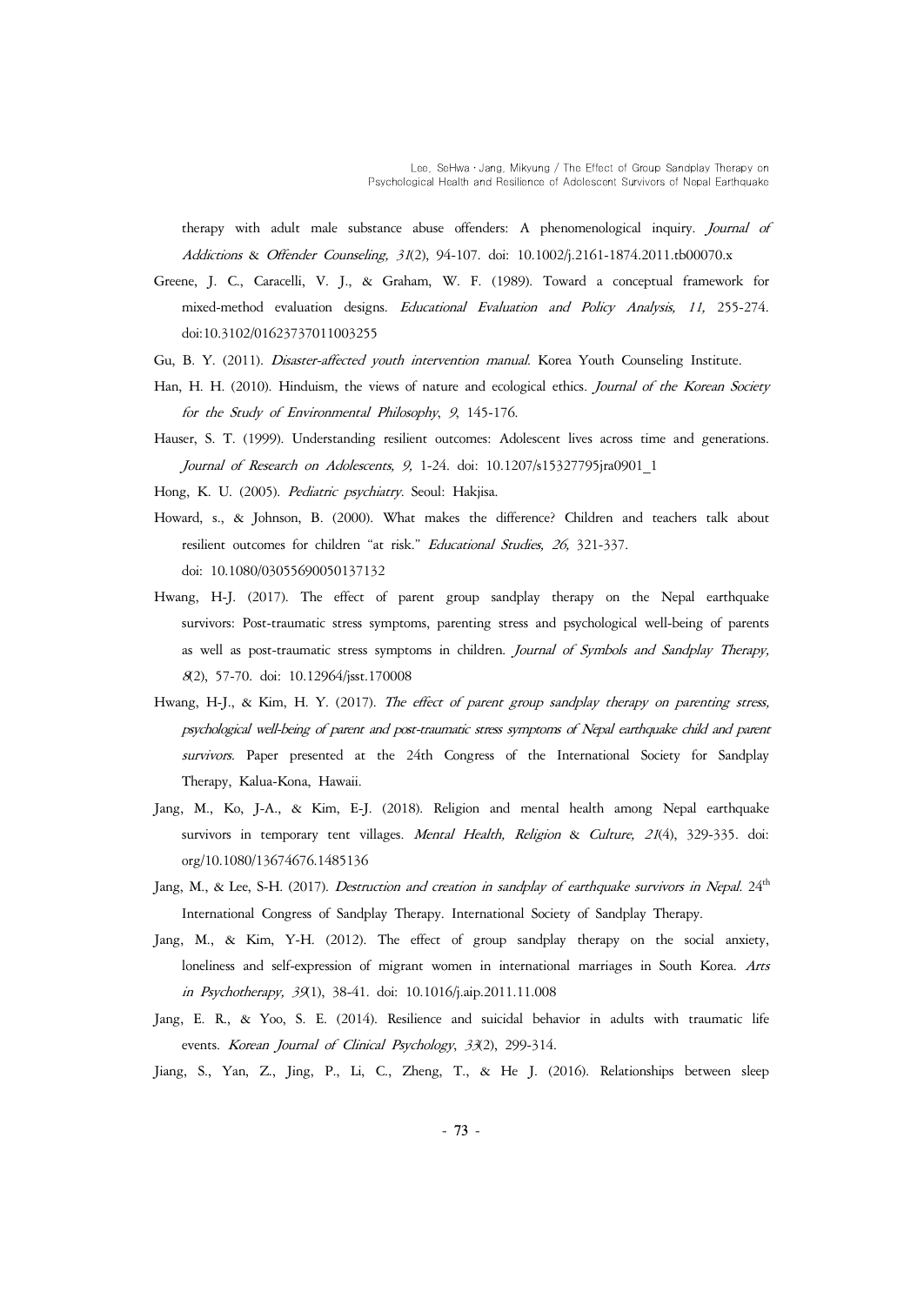problems and psychiatric comorbidities among China's Wenchuan Earthquake survivors remaining in temporary housing camps. Frontiers in Psychology, 7, 1-8.

- Jordan, B., Perryman, K., & Anderson, L. (2013). A case study child-centered play therapy with natural disaster and catastrophic event survivors. International Journal of Play Therapy, 22(4), 219-230. doi: 10.1037/a0034637
- Jordans, M.J., Keen, A.S., Pradhan, H., Tol, W.A. (2007). Psychosocial counseling in Nepal: Perspectives of counselors and beneficiaries. *International Journal for the Advancement of Counseling*, 29(1), 57-68. doi.org/10.1007/s10447-006-9028-z
- Johnson, (2004). Reconceptualising the visual in narrative inquiry into teaching. Teaching and Teacher Education, 20, 5, 423-434. doi: org/10.1016/j.tate.2004.04.009
- Jung, E. M. (2015). Indirect trauma response by media exposure of Sewol Ferry Disaster in university students in Korea: trauma-related negative beliefs as moderating variables (Unpublished master's thesis). Daegu University, Daegu, South Korea.
- Kalff, D. M. (1980/2003). Sandplay: A psychotherapeutic approach to the psyche. Cloverdale, CA: Temenos Press.
- Kawai, T. (2015). Big stories and small stories in the psychology relief work after the earthquake disaster: Life and death. In Huskinson, L. & Stein, M., Analytical psychology in a changing world: The search for the Self, identity and community. New York: Routledge.
- Korean Disaster & Trauma Mental Health Committee (2015). Disaster and mental health. Seoul: Hakjisa.
- Kukihara, H., Yamawaki, N., Uchiyama, K., Arai, S., & Horikawa, E. (2014). Trauma, depression, and resilience of earthquake/tsunami/nuclear disaster survivors of Hirono, Fukushima, Japan. Psychiatry and Clinical Neurosciences, 68(7), 524-533. doi: 10.1111/pcn.12159.
- Lacroix, L., Rousseau, C., Gauther, M., Singh, A., Giguere, N., & Lemzoudi, Y. (2007). Immigrant and refugee preschoolers' sandplay representation of the tsunami. Arts of Psychotherapy, 34(2), 99-113. doi: org/10.1016/j.aip.2006.09.006
- Landreth, G. L. (2012). Play therapy: The art of the relationship. New York: Routledge.
- Lee, J. H., Nam, S. K., Kim, A-R., Kim, B., Lee, M. Y., Lee, S. M. (2013). Resilience: a meta-analytic approach. Journal of Counseling and Development, 91, 269-279. doi: 10.1002/j.1556-6676.2013.00095.x
- Li, M-H., & Yang, Y. (2016). A cross-culture study on a resilience-stress path model for college students. Journal of Counseling and Development, 94, 319-332. doi: 10.1002/jcad.12088
- Lincon, Y. S. & Guba, E. G. (1985). Naturalistic inquiry. Beverly Hills, CA: Sage.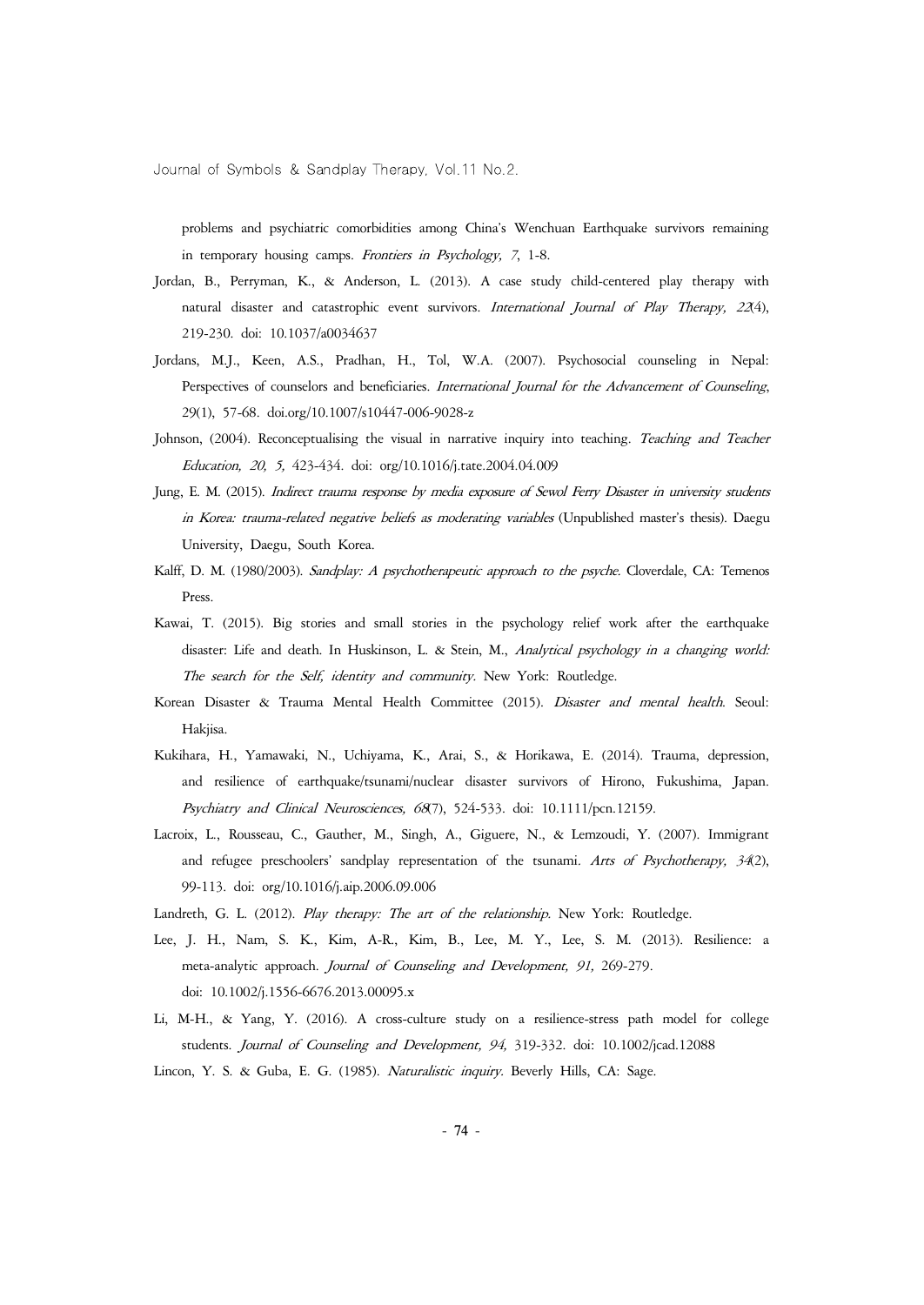- McAdams, C. R., & Keener, H. J. (2008). Preparation, action, recovery: A conceptual framework for counselor preparation and response in client crisis. Journal of Counseling and Development, 86, 388-398. doi: 10.1002/j.1556-6678.2008.tb00526.x
- Marotta, S. (2000). Best practice for counselors who treat posttraumatic stress disorder. Journal of Counseling and Development, 78, 492-495. doi: 0.1002/j.1556-6676.2000.tb01933.x
- Mathis, C. R. (2001). The story of a sexually abused child's sandplay: A single case study. (Doctoral dissertation). Falls Church, VA: Virginia Polytechnic Institute & State University.
- Moon, P. (2006). Sand play therapy with U. S. soldiers diagnosed with PTSD and their families. VISTAS Counseling Veterans and Military Families. Accessed on 9 September, 2018.
	- https://www.counseling.org/knowledge-center/vistas/by-subject2/vistas-veterans/docs/default-source/vista s/sand-play-therapy-with-u-s-soldiers-diagnosed-with-ptsd-and-their-families
- Morris, A., Gabert-Quillen, C., & Delahanty, D. (2012). The association between Parent PTSD/ Depression symptoms and child PTSD symptoms: A meta-analysis. Journal of Pediatric Psychology, 37(10), 1076-1088. doi: 10.1093/jpepsy/jss091
- Morton, M., & Levy, J. L. (2011). Challenges in disaster data collecting during recent disasters. Prehospital and Disaster Medicine. 26(3), 196-201. doi: 10.1017/S1049023X11006339
- Nepal Planning Commission (2015). Nepal earthquake 2015: Post disaster need assessment Vol. B: sector reports. Nepal Planning Commission.
- Okuyama, J., Funakoshi, S., Tomita, H., Yamaguchi, & T., Matsuoka, H. (2017). Mental health and school-based intervention among adolescent exposed to the 2011 Great East Japan Earthquake and tsunami. International Journal of Risk Reduction, 23, 183-188. doi: 10.1016/j.ijdrr.2017.06.012
- Oyama, M., Nakamura, K., Suda, Y., & Someya, T. (2012). Social network disruption as a major factor associated with psychological distress 3 years after the 2004 Niigata-Chuetsu earthquake in Japan. Environmental Health and Preventive Medicine, 17(2), 118-123. doi: 10.1007/s12199-011-0225-y
- Park, B. K. (2013). The relationship between resilience of college students, meaning of life, intentional rumination and post-traumatic growth (Unpublished master's thesis). Kyungpook National University, Daegu, South Korea.
- Park, S. H., Kim, J. Y., Kim, R. J., Jeon, G. I., Ji, K. J., & Hwang, H. K. (2014). Mental health in childhood. Gyeonggi: YangSeoWon Publishing.
- Plotts, C. Lasser, J., & Prater, S. (2008). Exploring sandplay therapy: Application to individuals with traumatic brain injury. International Journal of Play Therapy, 17(2), 138-153.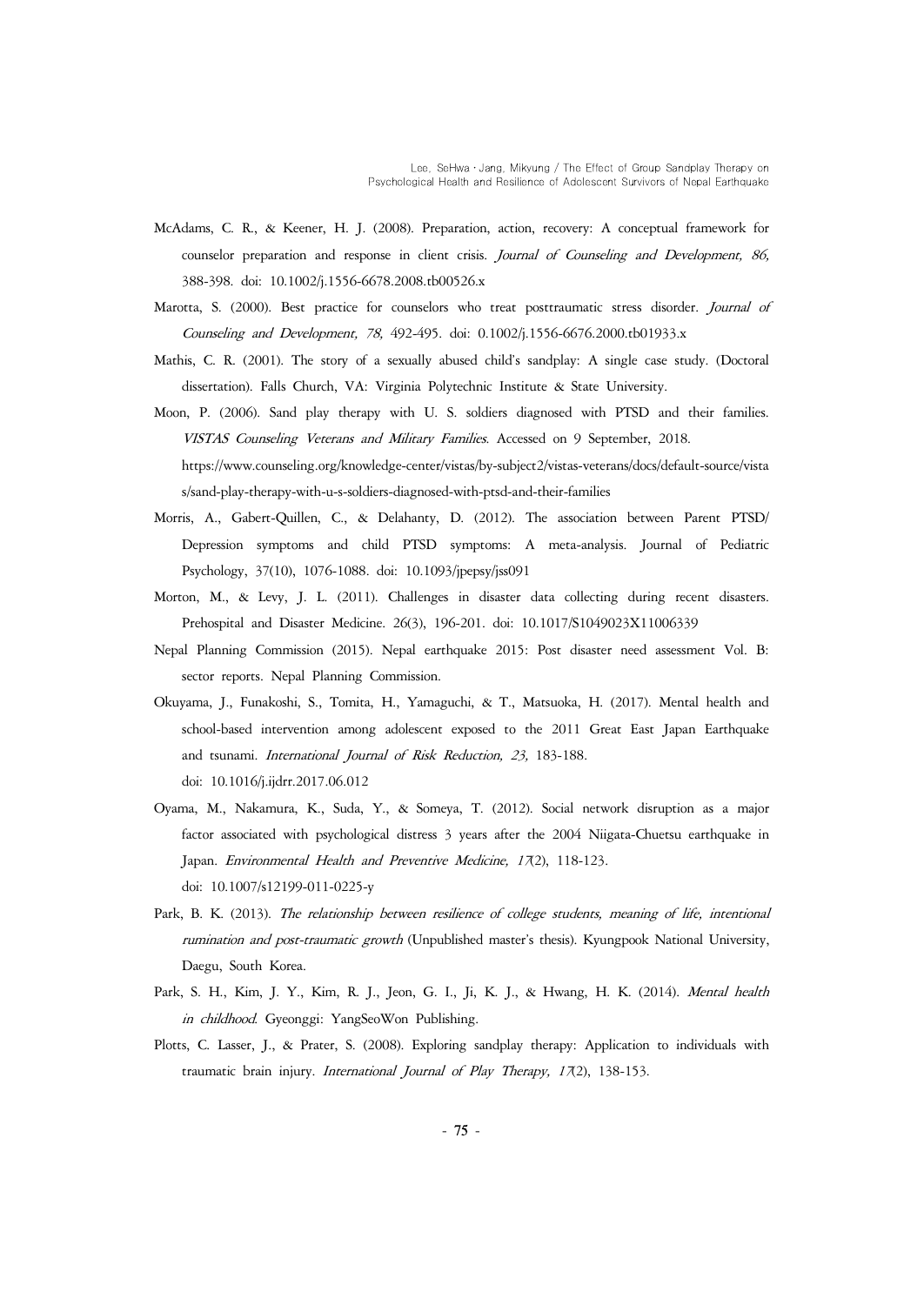doi: 10.1037/1555-6824.17.2.138

- Rak, C. F., & Patterson, E. (1996). Promoting resilience in at-risk children. Journal of Counseling and Development, 74, 368-373. doi: 10.1002/j.1556-6676.1996.tb01881.x
- Ratts, J. M., Singh, A. A., Nassar-McMillan, Butler, S. K., & McCullough, J. R. (2016). Multicultural and social justice counseling competencies: Guild lines for the Counseling profession. Journal of Multicultural Counseling and Development, 44, 28-49. doi: 10.1002/jmcd.12035
- Reyes, C. J. (2003). Combining art and sandtray therapies with sexually abused children. In H. Kaduson and C. Schaefer (Eds.), 101 favorite play therapy techniques (3rd ed.). pp. 125-128. Northvale, NJ: Jason Aronson.
- Richman, J. M., & Fraser, M. W. (2001). Resilience in childhood: The role of risk and protection. In J. M. Richman & M. W. Fraser (Eds.), The contest of youth violence: Resilience, risk, and protection (pp. 1-12). Westport, CT: Praeger.
- Risler, E., Kintzle, S., & Nackerud, L. (2015). Haiti and the earthquake: Examining the experience of psychological stress and Trauma. Research on Social Work Practice, 25(2), 251-256. doi: 10.1177/1049731514530002
- Salloum, A., Garsi9de, L. W., Irwin, C. L., Anderson, A. D., Francois, A. H. (2009). Grief and trauma group therapy for children after hurricane Katrina. Social Work with Groups, 32:1-2, 64-79. doi: 10.1080/01609510802290958
- Seidler, G. H., & Wagner, F. E. (2006). Comparing the efficacy of EMDR and trauma-focused cognitive-behavioral therapy in the treatment of PTSD: a meta-analytic study. Psychological Medicine, 36(11), 1515-1522. doi: 10.1017/S0033291706007963
- Shannonhouse, L. R., Barden, S. M., & McDonald, P. (2017). Mixed Methodology in Group Research: Lessons Learned. Journal for Specialists in Group Work, 42(1): Research in group work: A renewed focus on exemplary methods, part 1, 87-107. doi:org/10.1080/01933922.2016.1264521
- Shelby, J. S., & Tredinnick, M. G. (1995). Crisis Intervention With Survivors of Natural Disaster: Lessons From Hurricane Andrew. Journal of Counseling and Development, 73, 491-497. doi: 10.1002/j.1556-6676.1995.tb01784.x
- Shen, H., & Lan, G. (2011). The garden of the heart and soul: Psychological relief work in earthquake zones and orphn\anages in China. Spring Journal: Spring 88, 61-74.
- Silwal, S., Dybdahl, R., Chudal, R., Sourander, A., & Lien, L. (2018). Psychiatric symptoms experienced by adolescents in Nepal following the 2015 earthquakes. Journal of Affective Disorders, 234, 239-246. doi: org/10.1016/j.jad.2018.03.002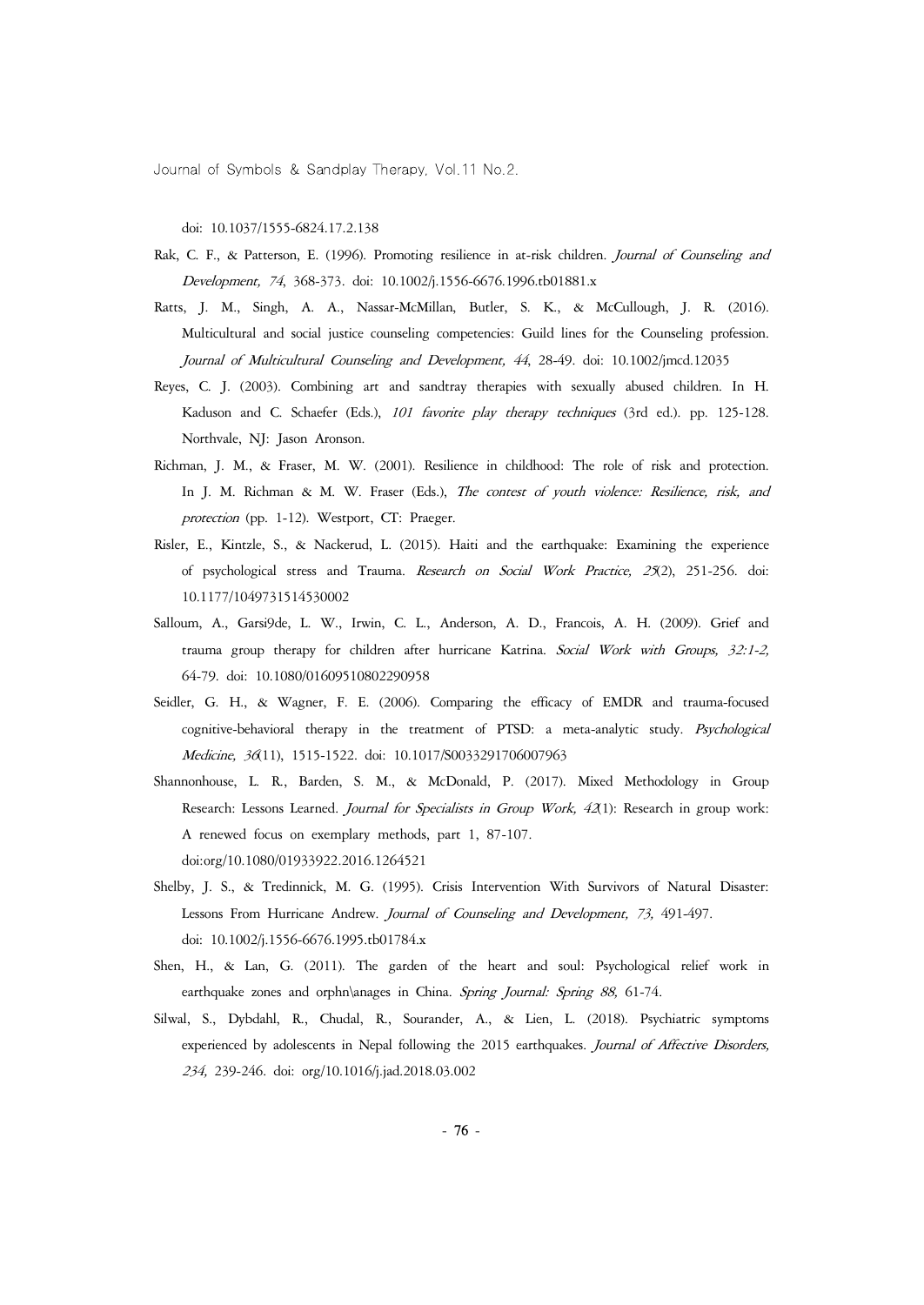- Slade, M. K., & Warne, R. T. (2016). A meta-analysis of the effectiveness of trauma-focused cognitive-behavioral therapy and play therapy for child victims of abuse. Journal of Young Investigators, 30(6), 36-43. doi: 10.1177/2150137815573790
- Stein, D. J. (2009). The psychobiology of resilience. CNS Spectrums, 14, 41-47. doi: 10.1017/S1092852900027280
- Sherchan, S., Samuel, R., Marahatta, K., Anwar, N., Ommeren, H. V., & Ofrin, R. (2017). Post-disaster mental health and psychosocial support: Experience from 2015 Nepal earthquake. WHO South-East Asia Journal of Public Health, 6(1), 22-29. doi: 10.410./2224-3151.206160
- Taki-Reece, S., & Ford, C. (2007). The frontier of group sandplay. Journal of Sandplay Therapy, 16(2), 19-21.
- Taki-Reece, S., & Ford, C. (2006). All the children can group sandplay: Help meet the growing need. Journal of Sandplay Therapy, 15(2), 87-108.
- Tanwar, R. (2016). Environment conservation in ancient India. IOSR Journal of Humanities and Social Science, 21 (9), 1-4.
- Wagnild G. M., & Young H. M. (1993). Development and psychometric evaluation of the Resilience Scale. Journal of Nursing Measurement, 1(2), 165-178.
- Wang, D., Nan, J. K. M., & Zhang, R. (2017). Structured group sandplay to improve the resilience of college students: A pilot study. Arts in psychotherapy, 55, 186-194. doi: org/10.1016/j.aip.2017.04.006
- World Health Organization (2017). Mental health status of adolescents in South-East Asia: Evidence for action. Regional Office for South-East Asia.
- World Health Organization (2006). WHO-AIMS Report on mental health system in Nepal. Ministry of Health and Population Nepal.
- Yeh, C., Aslan, S. M., Mendoza, V. E., & Tsukamoto, M. (2015). The use of sandplay therapy in urban elementary school as a crisis response to the World Trade Center Attacks. Psychology Research, 5(7), 413-427. doi:10.17265/2159-5542.07.004
- Yorbik, R., Akbiyik, D. I., Kirmizigul, P., & Sohmen, T. (2004). Post-traumatic stress disorder symptoms in children after the 1999 Marmara earthquake in Turkey. International Journal of Mental Health, 33(1), 46-58. doi: 10.1080/00207411.2004.11043360
- Zappacosta, J. D. (2013). Sandplay therapy: A way of rediscovering inner wisdom in the body and psyche. In S. Loue (Ed.), Expressive therapies for sexual issues. pp. 181-199. New York: Springer.
- Zhang, J., Zhu, S., Du, C., & Zhang, Y. (2015). Post-traumatic stress disorder and somatic symptoms among child and adolescent survivors following the Lushan earthquake in China: A